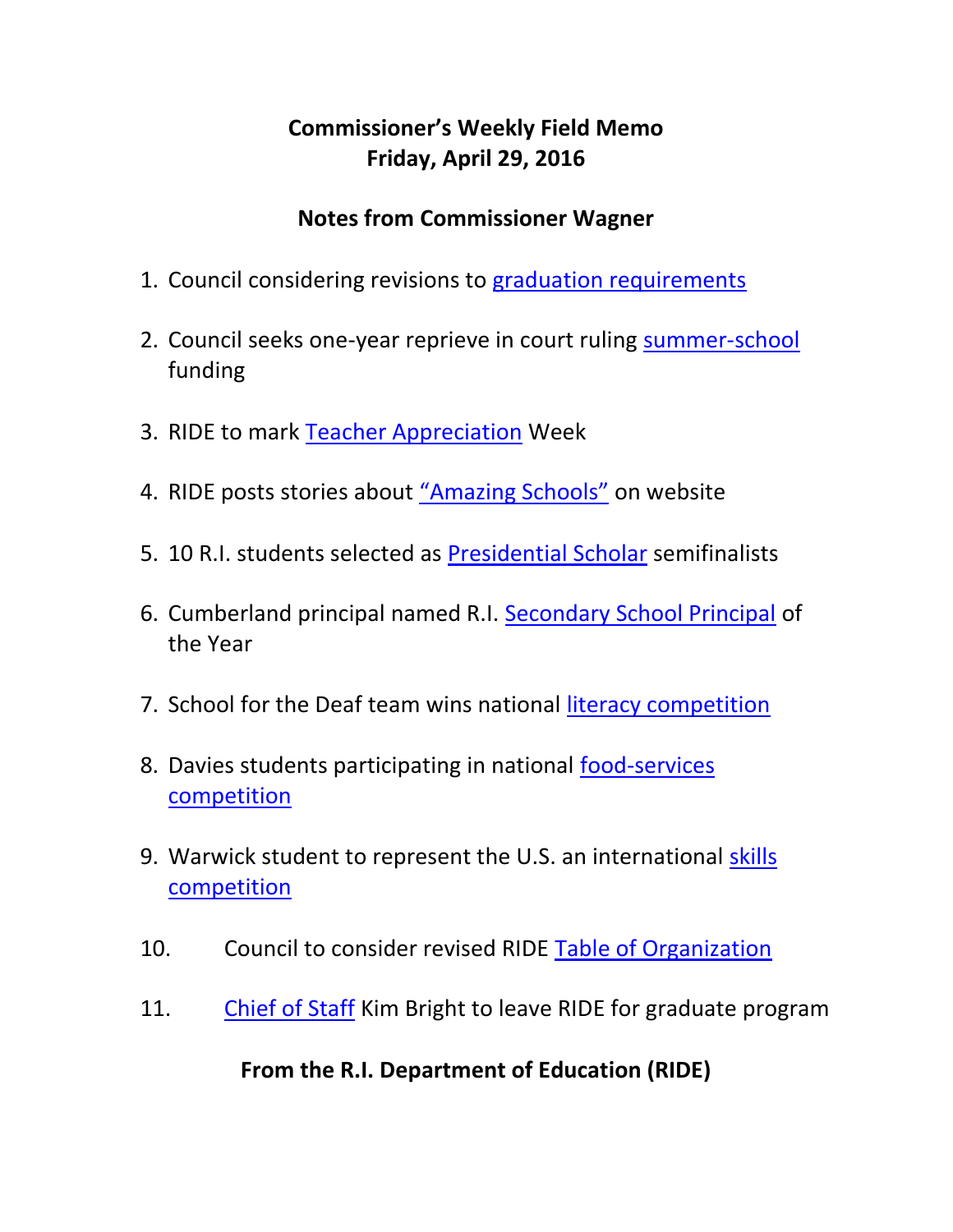#### *Legal:*

12. [Decisions](#page-11-1) issued on residency, career-technical education

#### *Educators:*

- 13. *Action Item:* New guidance documents posted on [evaluations;](#page-12-0) all LEAs must submit educator-evaluation data to RIDE by **July 8**
- 14. Early [certification renewal](#page-12-0) available now to most eCert users

#### *Instruction:*

15. **RIDE sets date for annual** [technology conference](#page-14-0)**, seeks presentation proposals**

#### *Career-Technical Education:*

16. Webinars scheduled on [CTE approval](#page-15-0) process, discretionary funding

#### *Data Collection:*

- 17. Data-collection [webinar](#page-16-0) scheduled for **Tuesday** (May 3)
- 18. *Reminder:* [Roster Verification](#page-16-1) to begin on **May 9**
- 19. *Reminder:* Several data collections are [open or due](#page-17-0) next month

#### *Assessments:*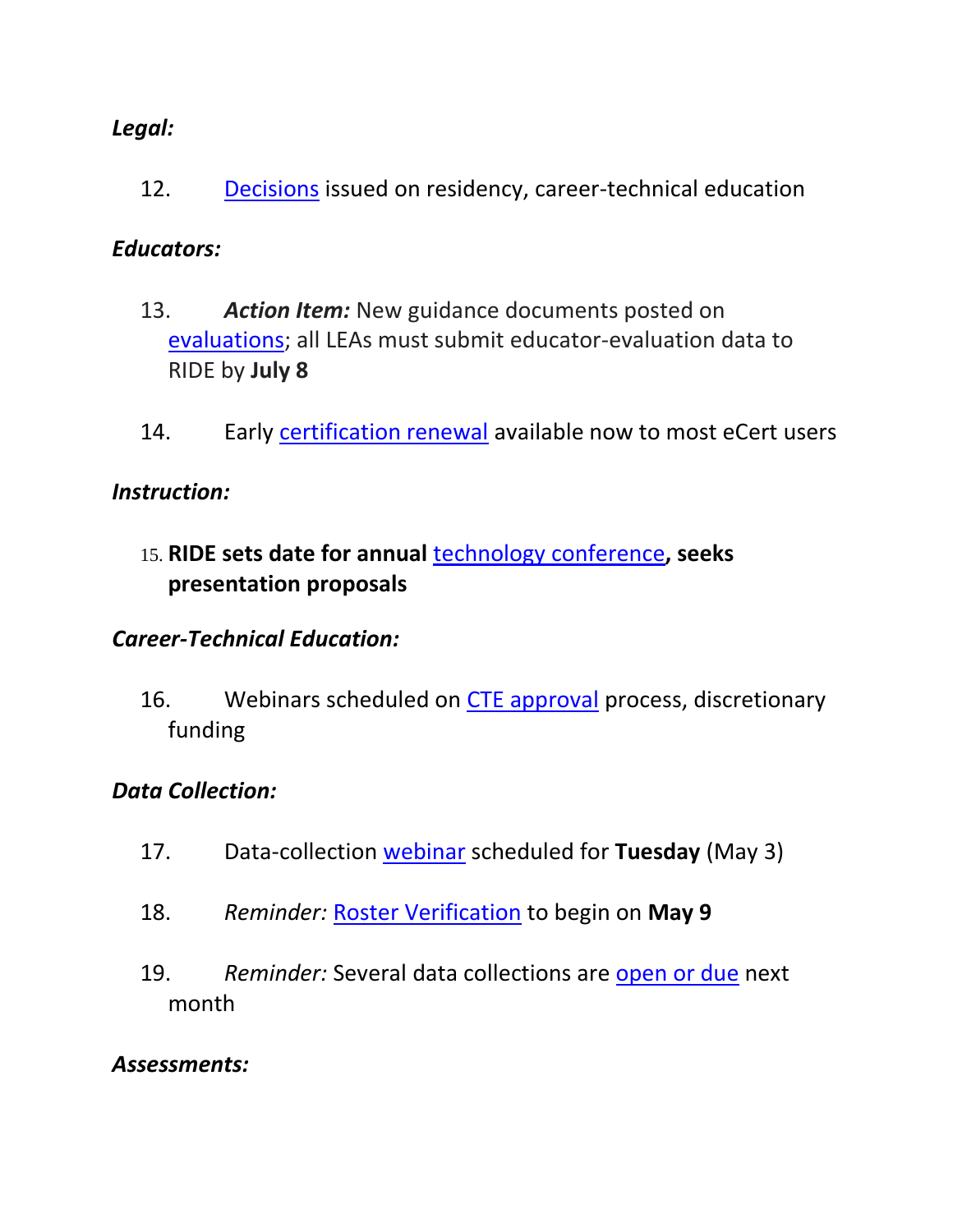- 20. Reduced fees for [AP exams](#page-18-0) available for qualifying students
- **21.** College Board to present information on new [PSAT/SAT](#page-19-0) in meeting on **May 26**
- 22. *Reminder:* Deadlines for requesting [student exemption](#page-19-1) from PARCC, NECAP Science testing are at close of testing windows

### **From the U.S. Department of Education (USED)**

- 23. USED releases ["Nation's Report Card"](#page-20-0) for grade 12
- **24.** USED seeks feedback regarding [ESSA](#page-20-0) by **May 25**
- **25.** USED launches [i3 Development](#page-22-0) competition; applications due **May 24**
- 26. White House, USED release resources for teachers on **STEM**
- 27. [Grant opportunities](#page-23-1) announced for municipalities, schools

#### **From other organizations**

- 28. URI, LaunchCode offer free [computer-science](#page-24-0) class
- **29.** Highlander Institute seeks educators for 3<sup>rd</sup> cohort of Fuse RI [Fellows;](#page-25-0) applications due **May 6**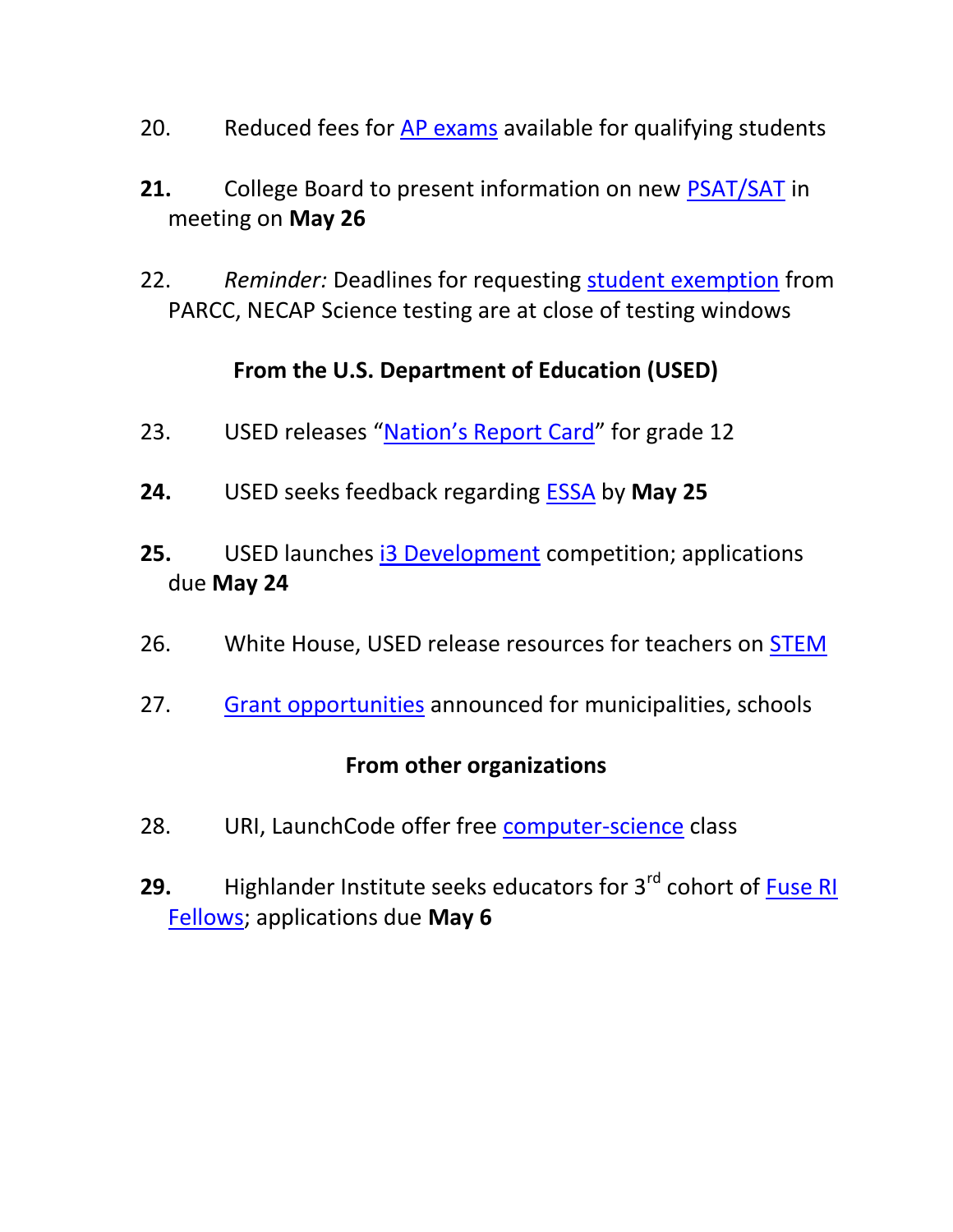#### **Action Item Calendar**

May 17: [Special Education Census](https://www.eride.ri.gov/eRide40/DataDictionary/ViewDetails.aspx?ID=311) – Due May 17: [Special Education Census Reporting -](https://www.eride.ri.gov/eRide40/DataDictionary/ViewDetails.aspx?ID=310) Due May 23: [Roster Verification Principal Review \(Stage 1\)](http://www.ride.ri.gov/TeachersAdministrators/EducatorEvaluation/EducatorPerformanceandSupportSystem(EPSS).aspx) – Closes May 24: [Special Ed Census, Duplicate Resolution -](https://www.eride.ri.gov/eRide40/DataDictionary/ViewDetails.aspx?ID=310) Due May 24: [Special Ed Census Reporting, Duplicate Resolution -](https://www.eride.ri.gov/eRide40/DataDictionary/ViewDetails.aspx?ID=311) Due June 20 – Reports on [interventions](http://ride.ri.gov/Portals/0/Uploads/Documents/FieldMemos/031816-FM.pdf) due July 8 – Evaluation data due (see [below\)](#page-12-0)

# **Notes from Commissioner Wagner**

## <span id="page-3-0"></span>**1. Council considering revisions to graduation requirements**

Under current graduation requirements, Rhode Island students earn a diploma by earning 20 course credits and successfully completing either a senior project or a portfolio of their work. These requirements are comprehensive, but the Diploma System could do an even better job to promote rigor while expanding options for students.

As we consider revisions to the Diploma System, we must balance two risks. If we set the bar for graduation too high or too soon, we will exclude too many students, with lifelong consequences. If we set the bar too low or adjust the bar downward as we realize the implications of new requirements, we will have failed to challenge students and undermined confidence in our system and the diploma.

Over the past several months, we held 22 meetings with education stakeholders and 4 community sessions to receive input and feedback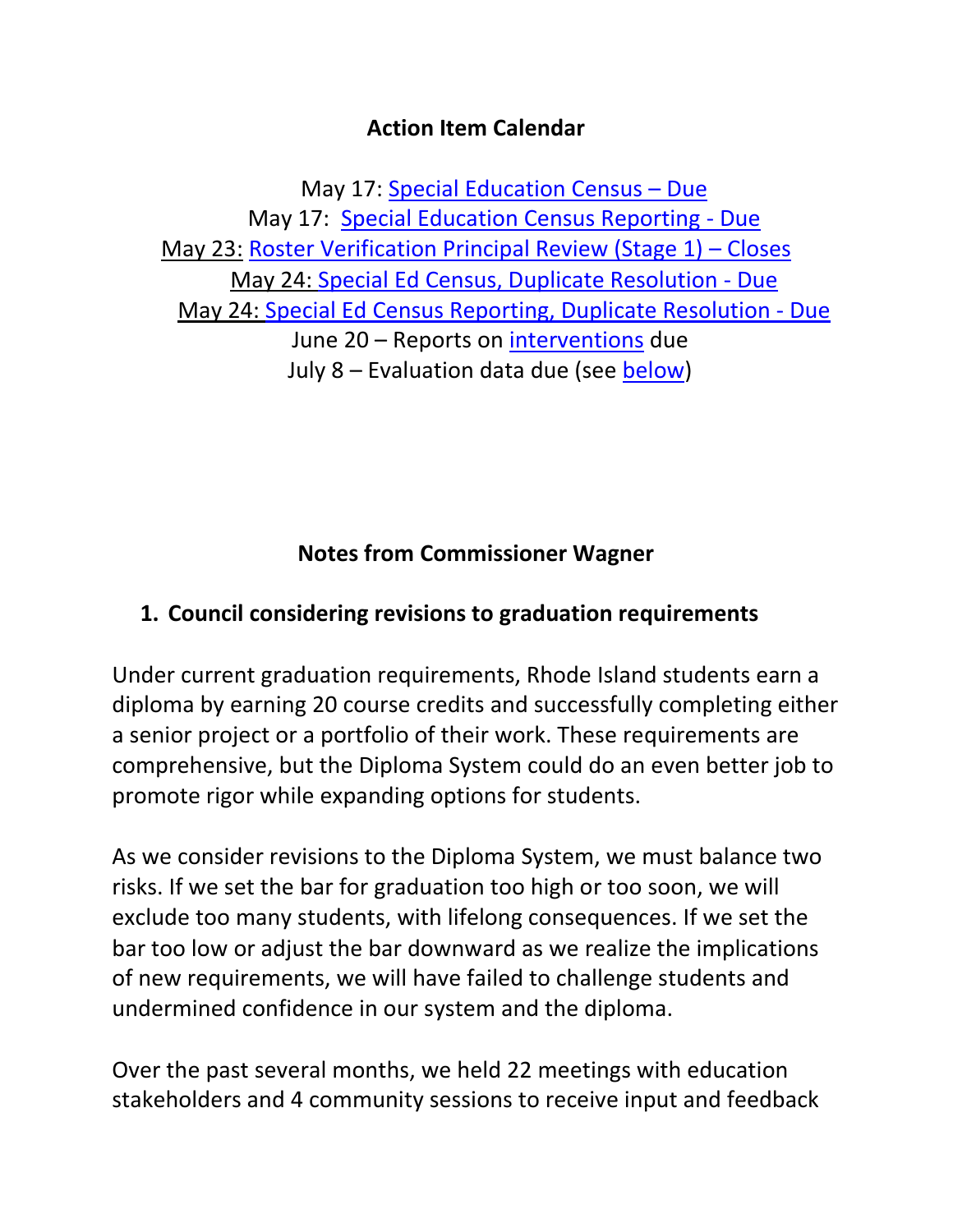on the graduation requirements from students, teachers, parents, school leaders, and community members. A central theme emerged: Our 21<sup>st</sup>-century graduates deserve better than a one-size-fits-all diploma system.

On Tuesday (April 26), based on the feedback received, we proposed a revised set of graduation requirements to the Council on Elementary and Secondary Education. This proposal introduced two additional menus of options that could lead to designations that personalize the diploma and better reflect a student's "pathway" through school.

Under this proposal, students would earn a diploma based on the requirements currently in place. But all students will have two additional options – or designations – to make the diploma their own. One of the options for personalization is based on assessments; the other is based on advanced course sequences.

First, the optional "Commissioner's Seal" designation would indicate that the student met a statewide standard in literacy and numeracy on one or more of a menu of assessment options, such as PARCC, AP, SAT, or an industry-based career-and-technical education credential.

Second, the "Pathway Endorsement" designation would indicate that the student completed a defined advanced-course sequence based on his or her interests and strengths, such as the arts, world languages, science, or community service.

These two designations will provide additional information about skill attainment to students, families, colleges, and employers.

Just as we sought public input in developing these graduation requirements, we will seek input over the coming months as we review our school and district accountability systems. We can and should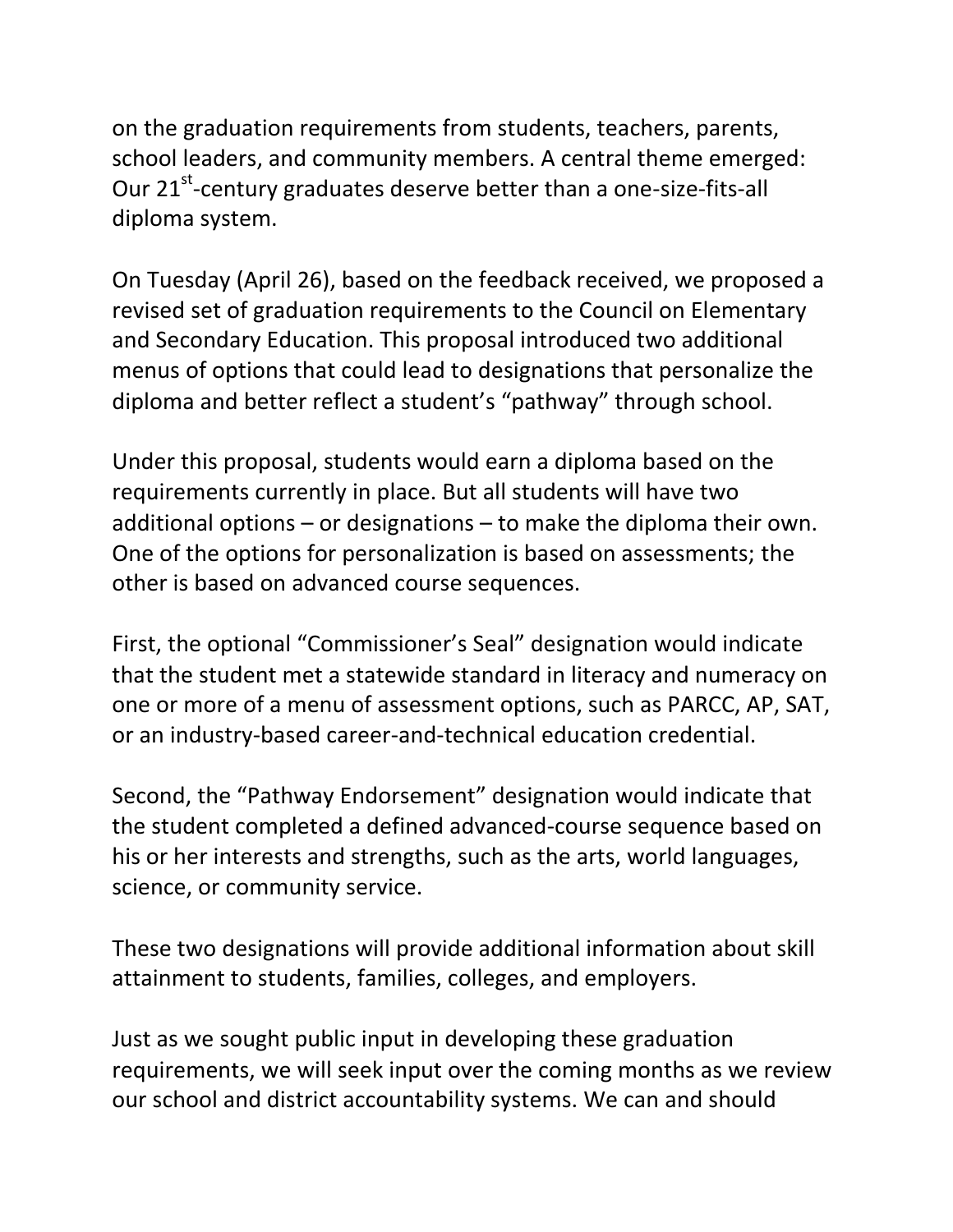develop goals that hold schools and districts accountable for increasing percentage of students who attain the Commissioner's Seal or a Pathway Endorsement.

Governor Raimondo and other elected officials, business leaders, and leaders in postsecondary education are focused on results, and rightly so. This diploma system approach will ensure that schools continue to focus on advanced coursework for all students, on student engagement, on teaching and learning, and on providing students with pathway options for graduation.

It is the job of a school to offer rigorous and relevant experiences that prepare students for success in college and the workplace. It is the job of students to earn a diploma that reflects their interests and strengths and launches them on the next phase of their lives. These assessment- and course-based options for students can challenge our schools to do even better without creating new barriers to graduation for students.

The Council will review and discuss the proposed graduation requirements again next month (May) and, on approval, will send the regulations out for public comment and further revisions. We anticipate final review and approval in the fall, when the Class of 2021, the first class to be affected by the changes, will be in  $8<sup>th</sup>$  grade.

Let's empower our schools to design and provide rigorous and relevant interest- and strength-based pathways for students. Let's empower our students to make the diploma their own. Let's provide more information about skills and readiness to families, employers, and colleges. Let's keep everyone focused on teaching and learning by maintaining accountability for results that matter.

You can read the proposed regulations here: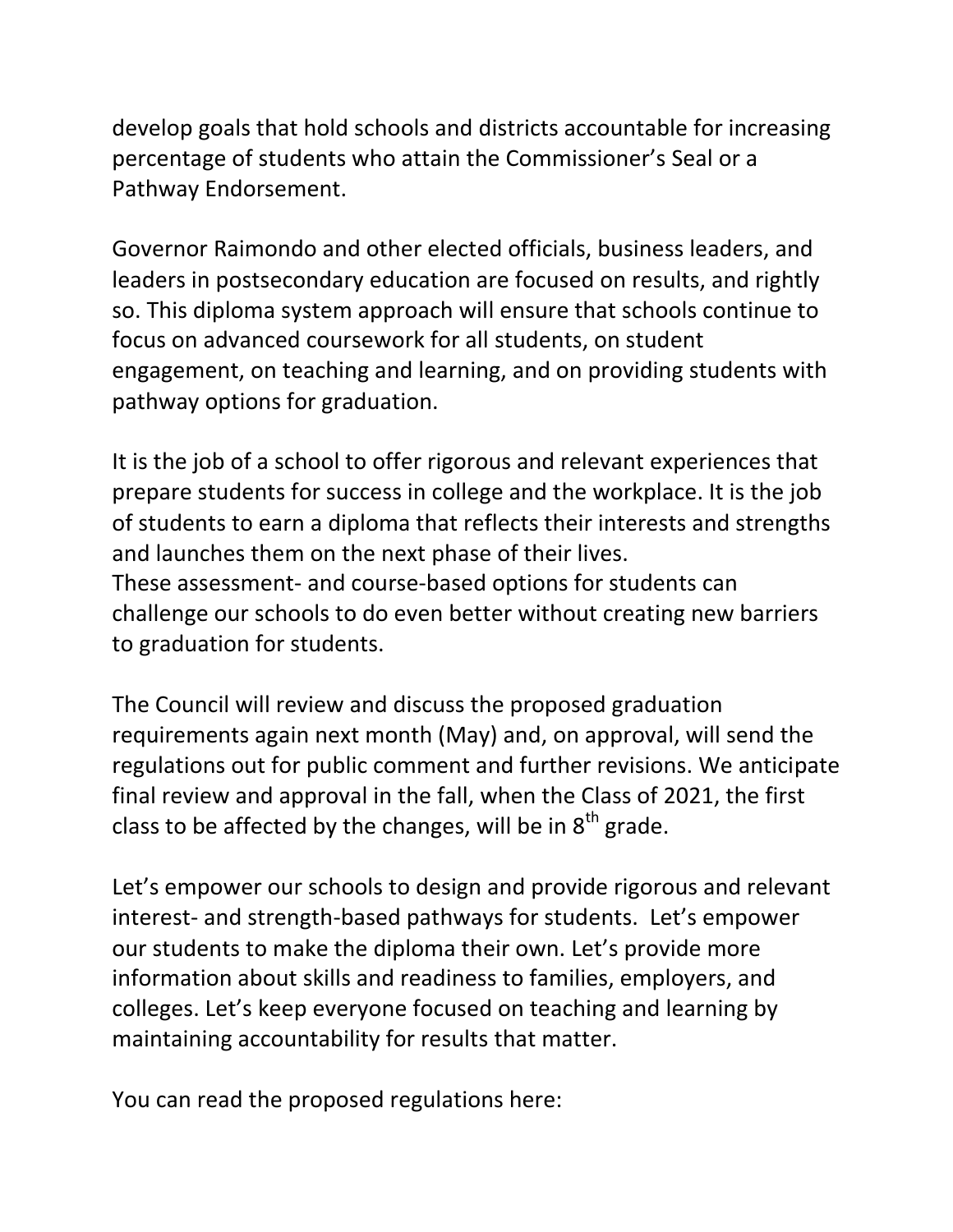[http://media.ride.ri.gov/BOE/CESE/042616%20Meeting/Encl6b.p](http://media.ride.ri.gov/BOE/CESE/042616%20Meeting/Encl6b.pdf) [df.](http://media.ride.ri.gov/BOE/CESE/042616%20Meeting/Encl6b.pdf)

Here are a set of draft FAQs on the proposed regulations:

[http://www.ride.ri.gov/Portals/0/Uploads/Documents/Diploma-](http://www.ride.ri.gov/Portals/0/Uploads/Documents/Diploma-System/Regulations_FAQ.pdf)System/Regulations FAQ.pdf.

## <span id="page-6-0"></span>**2. Council seeks one-year reprieve in court ruling summer-school funding**

Two weeks ago we notified you of a recent Superior Court ruling (Giannini v Council on Elementary and Secondary Education et al., C.A. No. PC 2014-5240, March 30) that reverses a decision of the Elementary and Secondary Council and finds, in essence, that school districts may not charge fees for summer-school courses. As an update, on Tuesday (April 26) the Council filed two motions with the Court regarding this summer-school decision. The first, a Motion to Stay, does not dispute the ruling itself but instead seeks flexibility on the timing of its implementation, as summer school is only three months away and your budget and plans are most likely finalized for Summer 2016. The Council is requesting a one-year reprieve to allow for your adequate budgetary planning. Also on Tuesday, the Council filed a Motion to Reconsider, noting that it disputes one aspect of the ruling, the finding that school committees can finance summer school only with federal, state, or municipal funds, as the school committee itself cannot raise funds to supplement budgetary items. We will keep you informed about any developments in this matter.

#### <span id="page-6-1"></span>**3. RIDE to mark Teacher Appreciation Week**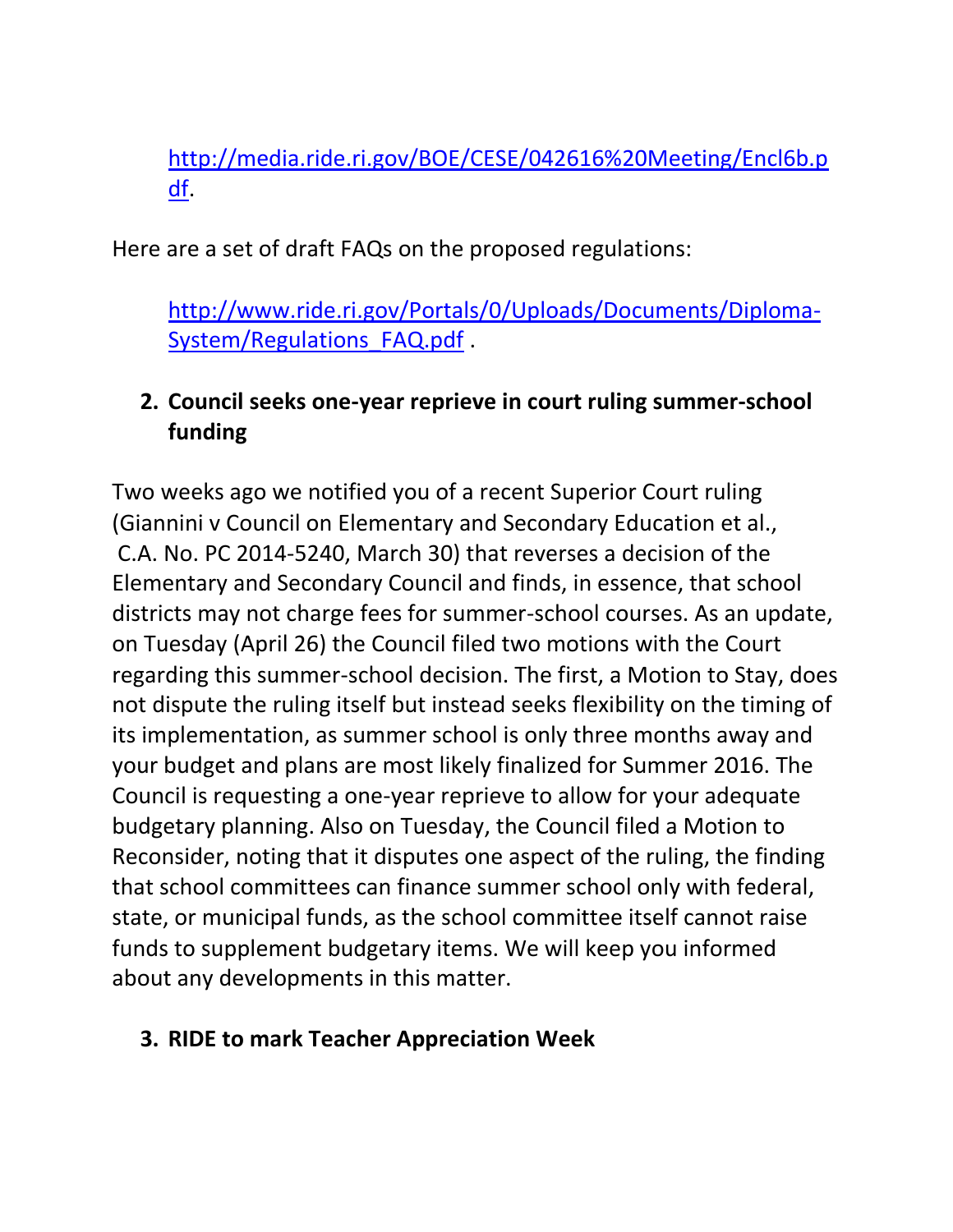Next week is Teacher Appreciation Week, and to mark the occasion we will send this message to all teachers:

There is amazing work happening in our schools, and you are the ones making it all happen – on-the-ground heroes whose influence extends well beyond the classroom.

I thank every teacher in Rhode Island.

I have a simple guiding principle: We will support whatever helps teachers teach and helps students learn.

Stay tuned this week on social media as we applaud you and all Rhode Island teachers. #thankRIteachers

I am also reaching out to ask everyone to thank Rhode Island teachers. Here is a short video that we will share on social media:

<http://media.ride.ri.gov/commissioner/thankRIteachers2016.mp4>

## <span id="page-7-0"></span>**4. RIDE posts stories about "Amazing Schools" on website**

Earlier this year we asked you to send us one or two brief accounts of amazing things happening in your school – preferably, initiatives involving teamwork. We like to draw attention to programs and initiatives that are innovative and effective when we speak with community groups, business leaders, elected officials, and people in the education field. We have posted your submissions to our "Amazing Schools" request on our website, at:

[www.ride.ri.gov/Amazing.](http://www.ride.ri.gov/Amazing)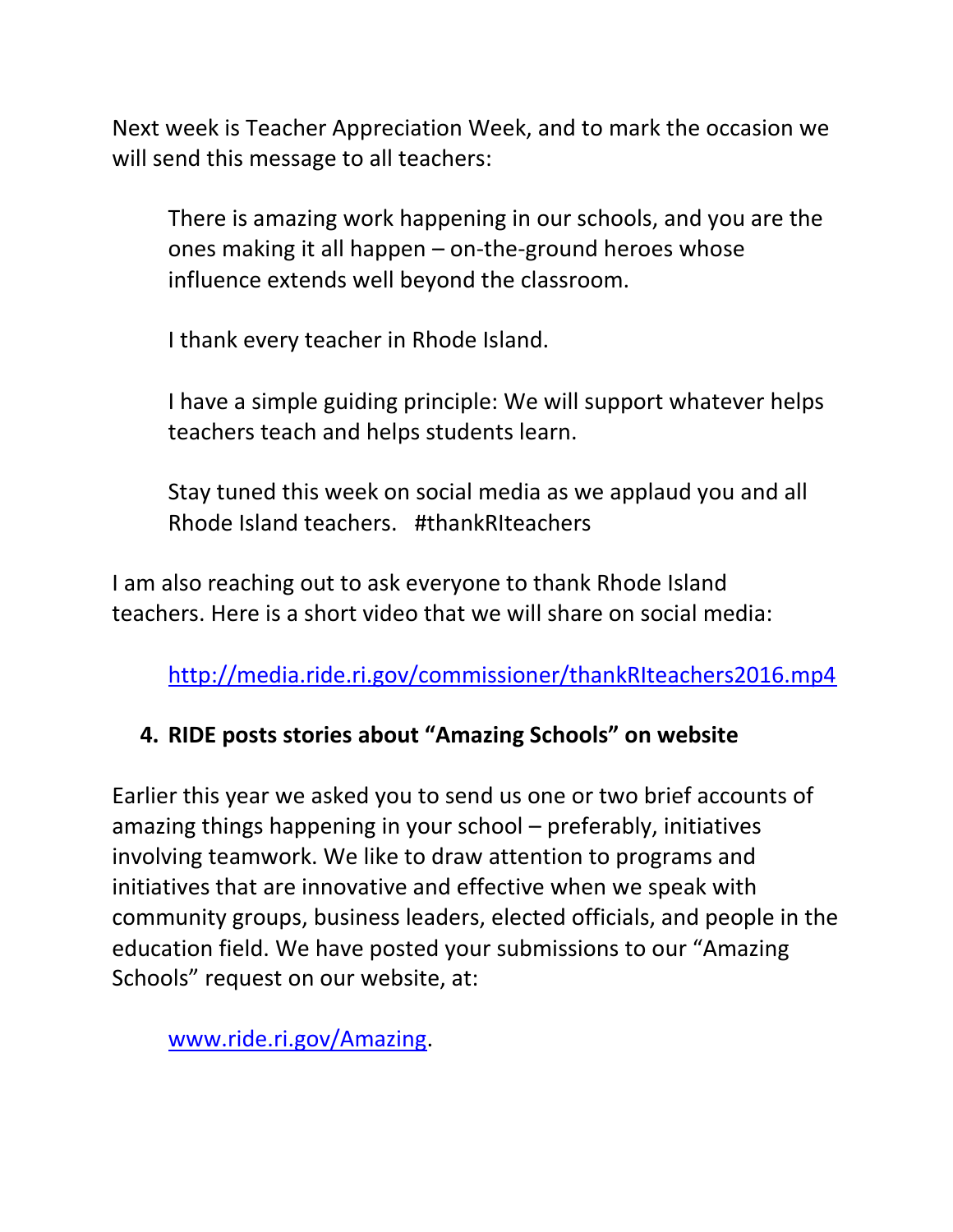Check it out, and send us more! Send for each an email of no more than 100 words or a one-minute video clip, using the subject line "Amazing," to [info@ride.ri.gov](mailto:info@ride.ri.gov). We'll continue to spread the word.

# **5. 10 R.I. students selected as Presidential Scholar semifinalists**

The U.S. Department of Education Commission on Presidential Scholars has announced that there are 689 semifinalists in the 2016 U.S. Presidential Scholars Program, including 10 from Rhode Island schools. The program recognizes and honors some of the most distinguished graduating seniors in the country. Last year, the program was expanded to recognize students who demonstrate ability and accomplishment in career and technical education (CTE) fields. The Commission will select up to 161 U.S. Presidential Scholars from among the semifinalists. The semifinalists from Rhode Island schools are:

- Erin C. Blake, of Cranston High School West (CTE candidate)
- Angela F. Crenshaw, Classical High School, Providence
- Angela T. Gattinella, Smithfield High School (CTE candidate)
- Nicholas R. Guarino, East Providence Senior High School (CTE candidate)
- Malcolm B. Meyerson, Rocky Hill School
- Grace E. Miner, East Greenwich High School
- Timothy J. Pratt, Rogers High School, Newport (CTE candidate)
- Vivian K. Tian, Barrington High School
- Amy L. Vogel, Wheeler School
- Xiao Yi Wu, East Greenwich High School

Congratulations and good luck to these 10 excellent students!

# <span id="page-8-0"></span>**6. Cumberland principal named R.I. Secondary School Principal of the Year**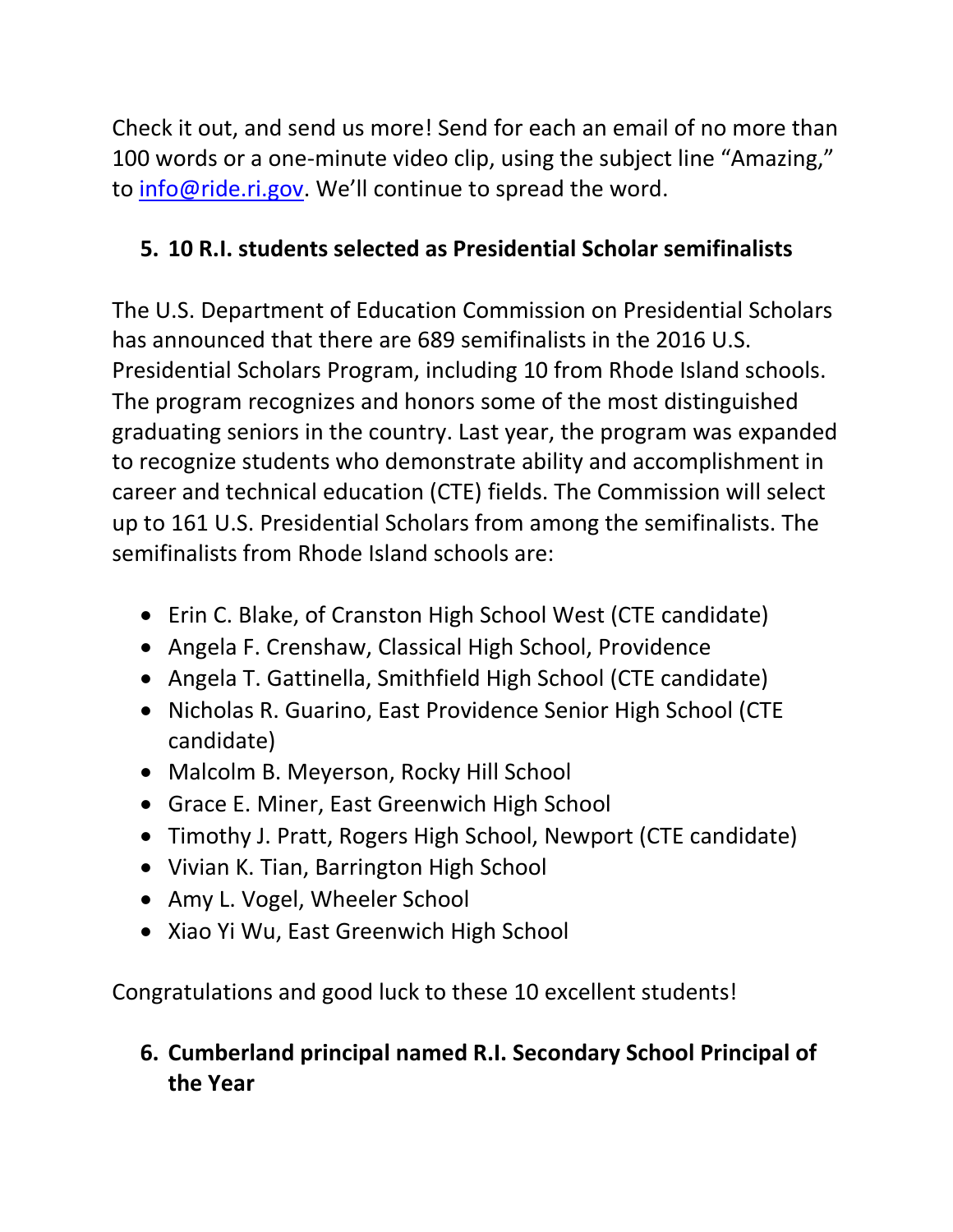<span id="page-9-0"></span>The Rhode Island Association of School Principals has named Dr. Jason (Jay) Masterson, principal of the Joseph L. McCourt Middle School, in Cumberland, as the 2016 Rhode Island Secondary School Principal of the Year. Congratulations to Dr. Masterson on receiving this honor

# **7. School for the Deaf team wins national** literacy competition

A team of students from the Rhode Island School for the Deaf won its division in the Gallaudet University Battle of the Books national competition. The competition promotes literacy among middle-school students who are deaf or hard of hearing. Congratulations to the winning team from the School for the Deaf: Jayden Elia, Cole Evaristo, and Ellie Lister!

# **8. Davies students participating in national food-services competition**

This weekend two teams from the William M. Davies, Jr. Career and Technical High School will represent Rhode Island at the national ProStart competition, in Dallas, a program and competition for students studying food services. Davies advanced to nationals after winning first place in both Culinary and Management at the March 10 state competition held in Newport. Good luck at the national competition to all the Davies students and their teachers!

# <span id="page-9-1"></span>**9. Warwick student to represent the U.S. an international skills competition**

Jason Valdes, of the Warwick Area Career and Technical Center, will represent Rhode Island and the nation next week in Quebec at an invitational Olympic-style competition and leadership program, Compétences Québec[/Skills Canada.](http://www.skillscanada.com/) Jason will be competing in the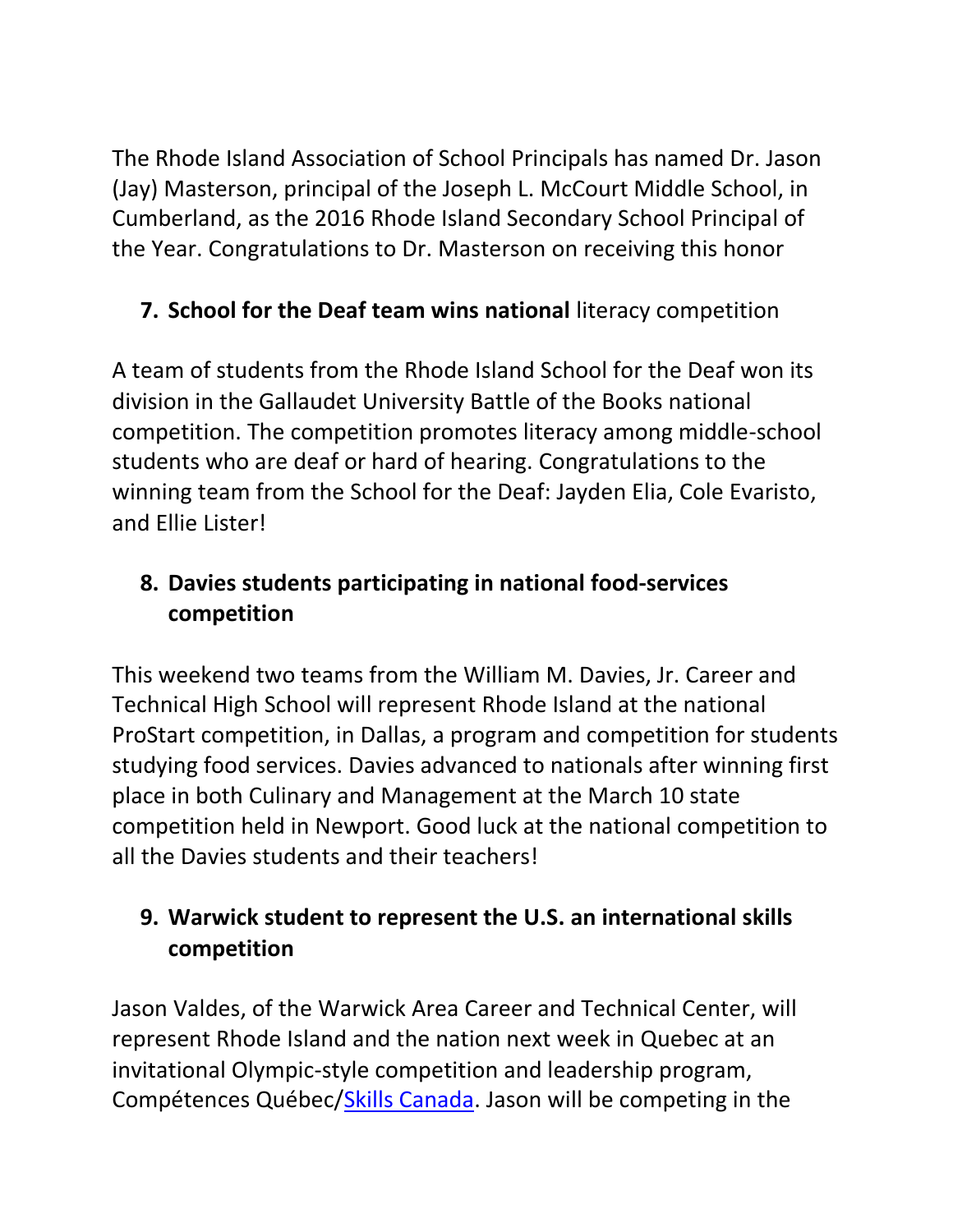Design and Computer-aided Design event. Good luck in the competition!

## **10. Council to consider revised RIDE Table of Organization**

On Tuesday we presented to the Council on Elementary and Secondary Education a proposed revised Table of Organization for RIDE, for the Council approval at a future meeting. Over the past several months we have been looking at what our work is going to be going forward and asking what organizational changes we need to make to support this work. Our goal is to advance school in Rhode Island by supporting personalization, rigor, and relevance and by keeping teaching and learning at the forefront of our operations. Among changes we proposed to the Council are:

- **Teaching and Learning:** Naming Mary Ann Snider to a new position as Deputy Commissioner for Teaching and Learning to lead the Office of Educator Excellence and Certification Services; the Office of Instruction, Assessment, and Curriculum; and the Office of Student, Community & Academic Supports, which at present is part of the Division of Accelerating School Performance;
- **Fiscal Operations:** Renaming the current Deputy Commissioner position to Deputy Commissioner for Fiscal Operations; David Abbott will continue in this role and in his role as General Counsel; and
- **Innovation:** Renaming the Chief of Accelerating School Performance to the Chief of Innovation; Stephen Osborn will continue in this role, leading the new Office of College and Career Readiness (a merging of the Office of Multiple Pathways and the Office of Transformation and Charter Schools); the Office of Data, Analysis, and Research, which is at present part of the Division of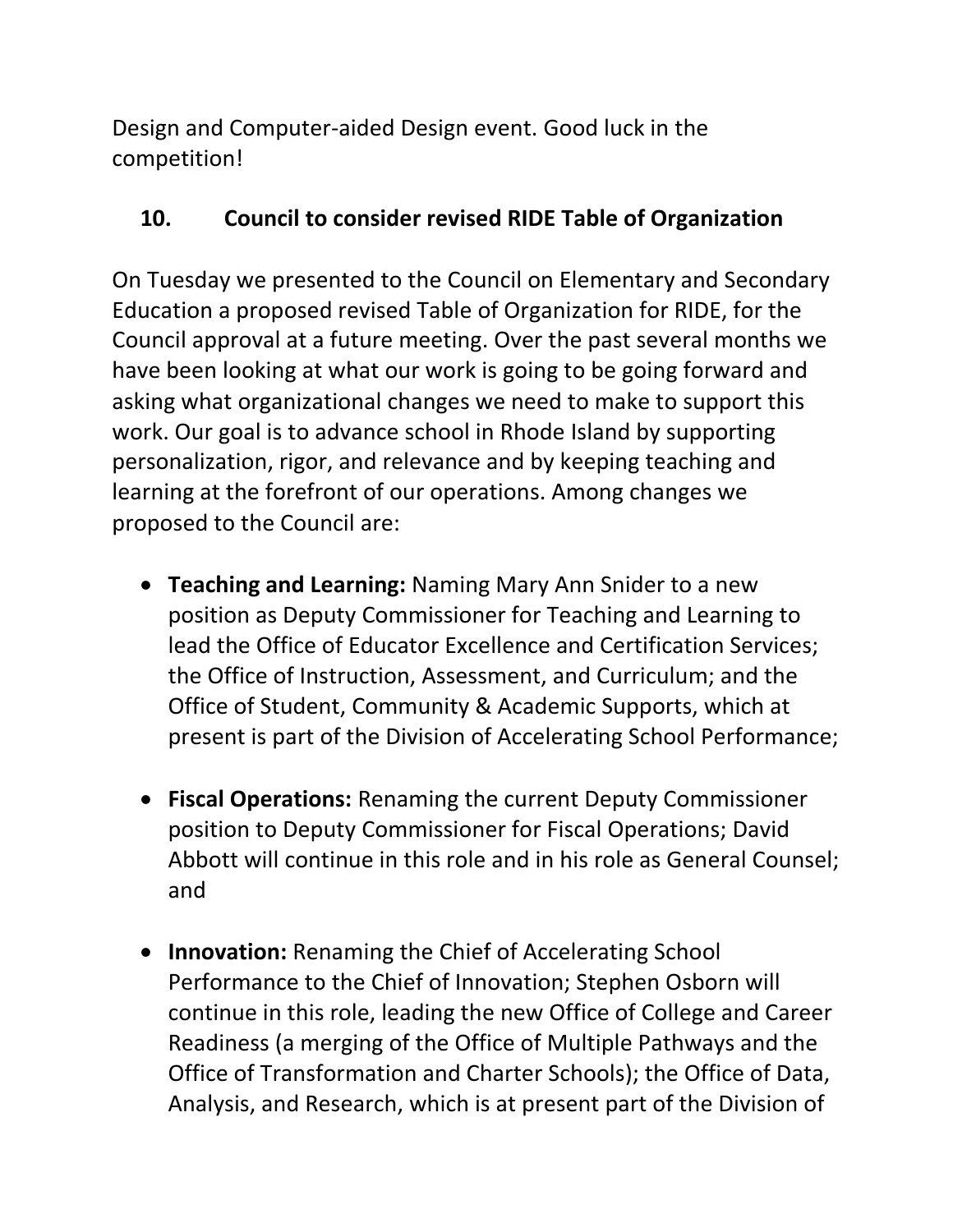Teaching and Learning; and the Office of Network & Information Systems, which at present is part of the Division of Fiscal Integrity and Efficiencies.

We hope to continue to serve you, all other education stakeholders, and the members of the Rhode Island community even more effectively and efficiently in this new configuration.

# <span id="page-11-0"></span>**11. Chief of Staff Kim Bright to leave RIDE for graduate program**

As we also informed the Council on Tuesday, a really important member of our team is leaving RIDE to pursue a lifetime opportunity. Chief of Staff Kim Bright will leave RIDE at the end of June to begin a Master's in Public Administration graduate program at Harvard. Kim really helped me in my transition to Rhode Island and to the role of Commissioner. Kim helped me get to know the RIDE team, and she introduced me to key education stakeholders across the state. She has played a key role in the development of our Strategic Plan and in the development of many important on-going initiatives, such as the School and Family Empowerment Act. We will miss her at RIDE as she moves on to a new stage in her career.

# **From RIDE**

# *Legal:*

# <span id="page-11-1"></span>**12. Decisions issued on residency, career-technical education**

RIDE has issued the following three Commissioner's Decisions:

Student Doe previously lived with relatives in Warwick during her mother's extended illness. She now resides with her mother in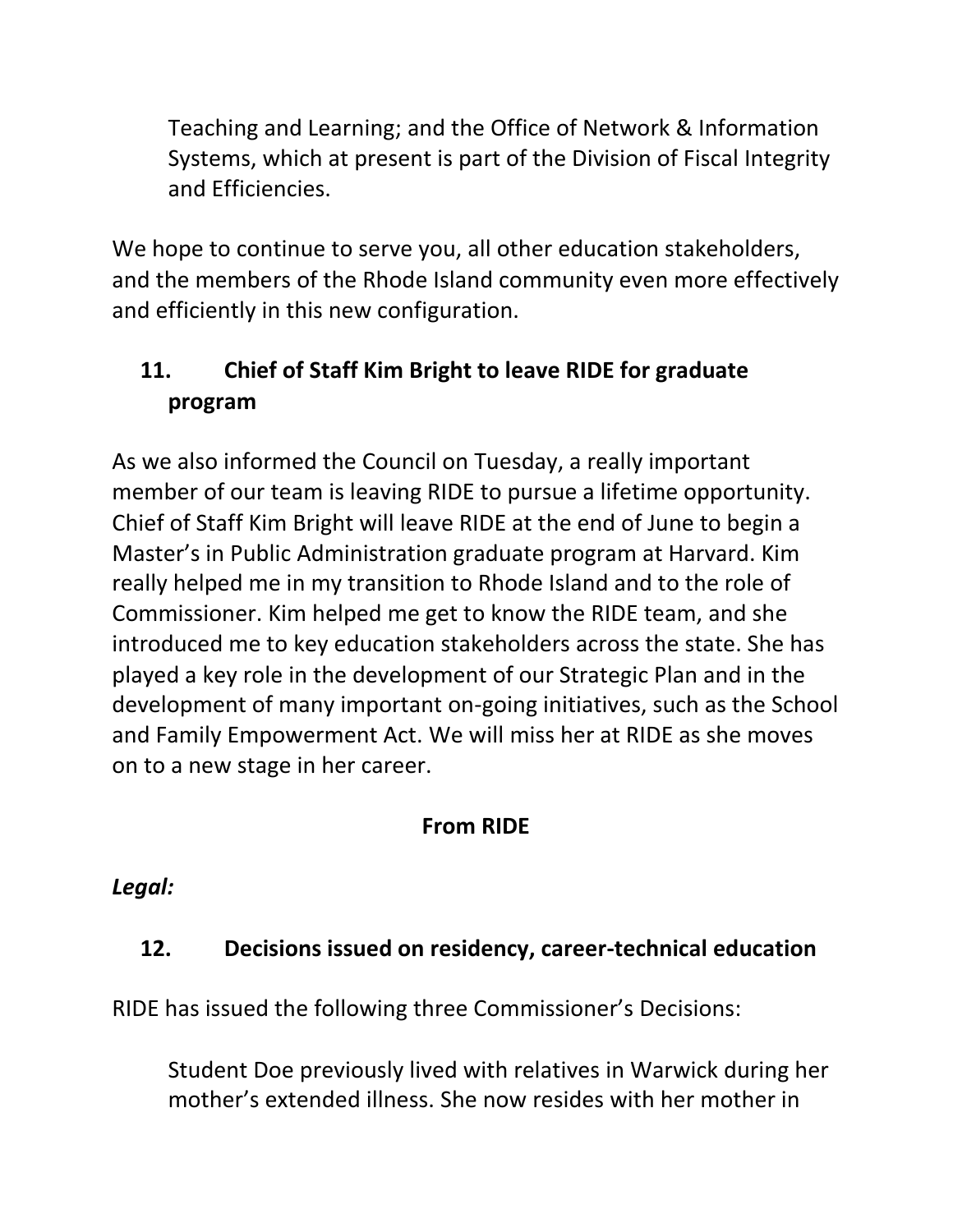Coventry and must enroll in school there unless mother's intent to move to Warwick is actualized

[http://www2.ride.ri.gov/applications/RideDirectory/DOCS/201](http://www2.ride.ri.gov/applications/RideDirectory/DOCS/2016/009-16_C._Doe_vs._Warwick_S.D._030416.pdf) [6/009-16\\_C.\\_Doe\\_vs.\\_Warwick\\_S.D.\\_030416.pdf](http://www2.ride.ri.gov/applications/RideDirectory/DOCS/2016/009-16_C._Doe_vs._Warwick_S.D._030416.pdf)

Students have the right to choose any RIDE-approved careerpreparation program in the state subject only to the three limitations set forth in Section 5.1 of the current career and technical education regulations: availability of enrollment seats, lack of transportation for programs outside the student's school transportation region, and program admission standards.

[http://www2.ride.ri.gov/applications/RideDirectory/DOCS/201](http://www2.ride.ri.gov/applications/RideDirectory/DOCS/2016/010-16_MET_V_Chariho_RSD_042016.pdf) [6/010-16\\_MET\\_V\\_Chariho\\_RSD\\_042016.pdf](http://www2.ride.ri.gov/applications/RideDirectory/DOCS/2016/010-16_MET_V_Chariho_RSD_042016.pdf)

Student whose residence changed from North Providence to Providence after the end of the first semester is entitled to complete the second semester of the 2015-16 school year at North Providence High School.

[http://www2.ride.ri.gov/applications/RideDirectory/DOCS/201](http://www2.ride.ri.gov/applications/RideDirectory/DOCS/2016/011-16_In_RE_Residency_of_D_Doe_040616.pdf) 6/011-16 In RE Residency of D Doe 040616.pdf

#### *Educators:*

## <span id="page-12-0"></span>13. *Action Item:* **New guidance documents posted on evaluations; all LEAs must submit educator-evaluation data to RIDE by July 8**

New documents related to educator-evaluation closeout have been posted on the [EPSS page](http://www.ride.ri.gov/TeachersAdministrators/EducatorEvaluation/EducatorPerformanceandSupportSystem(EPSS).aspx) of the RIDE website under the heading "End of Year Information."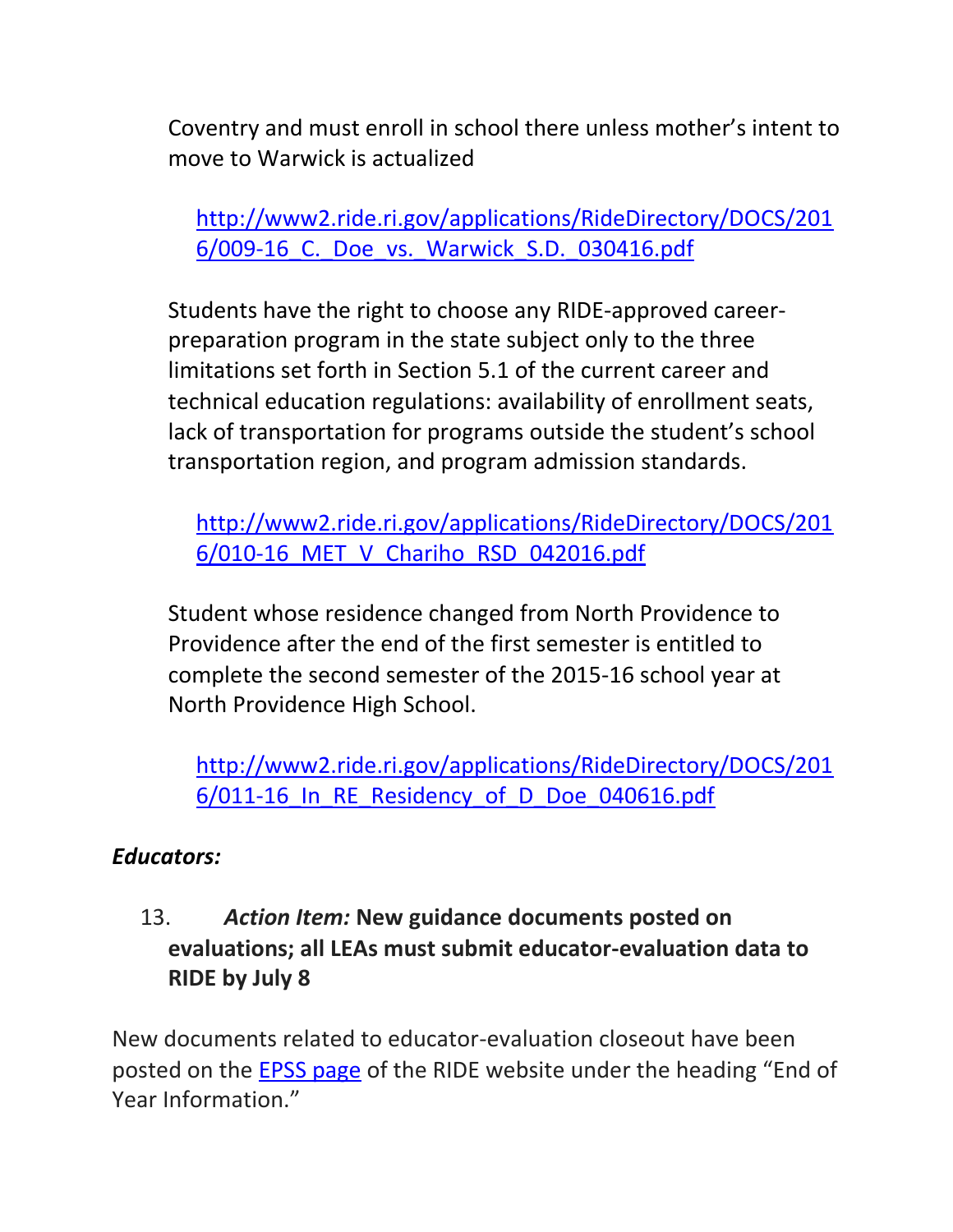LEAs using the Educator Performance and Support System (EPSS): The Final Effectiveness Rating Report (FERR) has changed since last year. Evaluators and LEA administrators should click the link labeled *"EPSS Closeout and Turnover"* on the EPSS page to review updated instructions on how to complete the FERR. Please note that evaluators must submit a FERR for *all* educators, including those who did not receive a full evaluation this year. LEAs must finalize their forms in EPSS by **July 8**.

LEAs *not* using EPSS: Some of the fields have changed since last year to reflect changes to some systems. Data managers and LEA configuration administrators should review the updated *Evaluation Data Submission Guidance* document, which provides details on how to submit data via CSV file. You will have between May 16 and July 8 to upload educatorevaluation data.

Please e-mail [edeval@ride.ri.gov](mailto:edeval@ride.ri.gov) if you have any questions about submitting educator-evaluation data to RIDE or if you would like additional support.

# **14. Early certification renewal available now to most eCert users**

Is your certificate expiring on **August 31**? Did you know that you can renew now? Don't wait until you're in the final throes of summer and suddenly realize that you've forgotten to renew. During your last days of vacation, you'll be stressing and wondering if your certification will be processed in time for the start of school.

Don't wait! You'll be happier this summer. Online certification renewal is easy and available now for most eCert users who hold Initial Certificates. Visit our webpage for more information: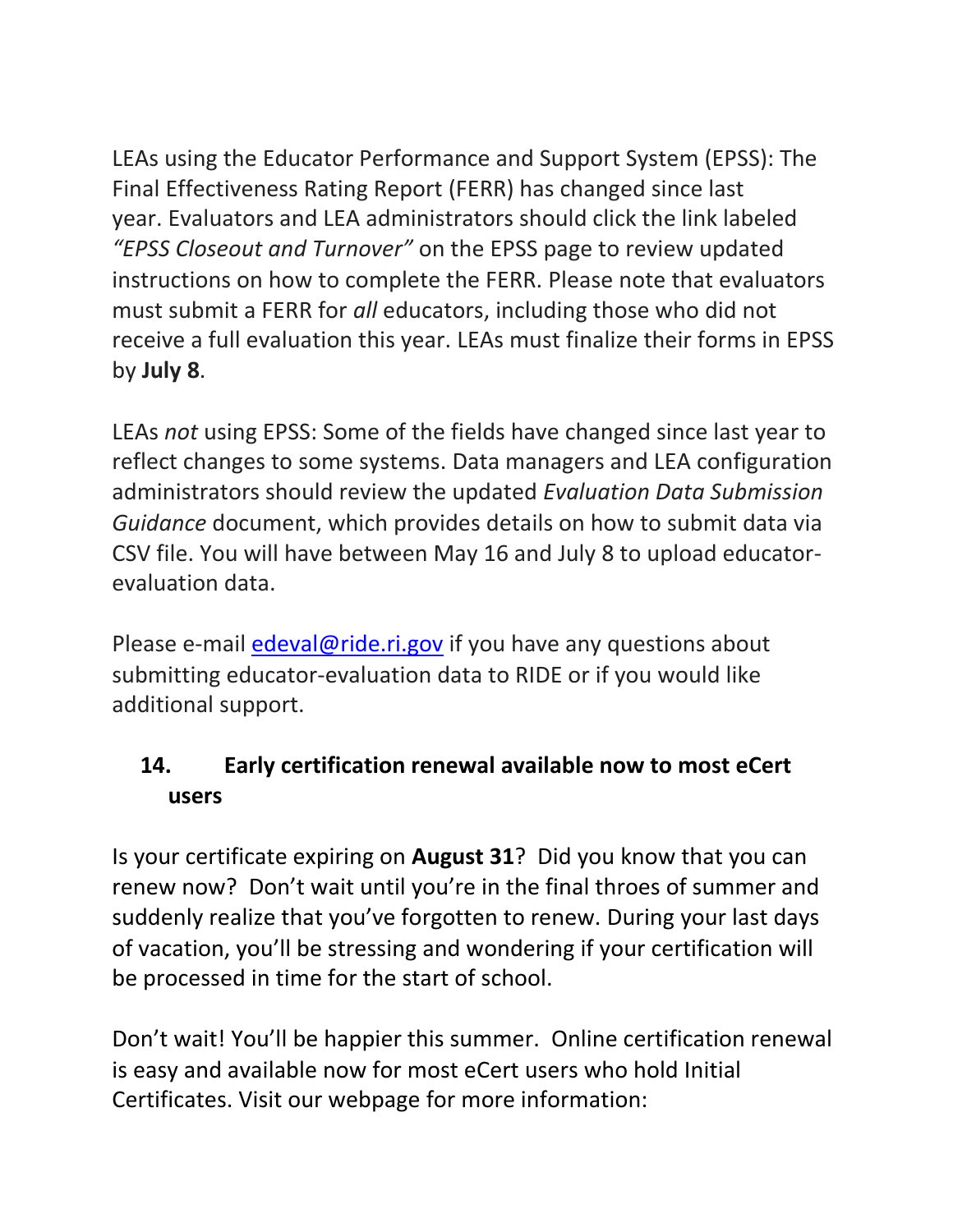## [www.ride.ri.gov/TeachersAdministrators/EducatorCertification.as](http://www.ride.ri.gov/TeachersAdministrators/EducatorCertification.aspx) [px](http://www.ride.ri.gov/TeachersAdministrators/EducatorCertification.aspx)

#### *Instruction:*

## <span id="page-14-0"></span>15. **RIDE sets date for annual technology conference, seeks presentation proposals**

Join more than 1,200 educators, school leaders, students, community members and edtech partners for the 5th Annual Innovation Powered by Technology Conference, to be held on **September 17**. We will explore how educators across the state are building the pathway to student success and finding ways to improve the teaching and learning experience. Connect with fellow educators and school leaders on the effective use of technology and digital learning. Collaborate with and be inspired by educators and students across the state. Immerse yourself in ideas, strategies, and resources. Meet face-to-face with wellrespected professionals in your field.

RIDE is seeking presentation proposals to accelerate the implementation of high-quality blended and personalized learning, best and next practices in the integration of computer science in all schools, and productive next steps for us all to take in reimagining the learning experience. This conference will deepen thinking about personalized learning, 21<sup>st</sup>-century skills, and the digital-learning transition that will prepare our students for college, careers, and life.

Educators, school leaders, policy-makers, technology coordinators, coaches, and students are all encouraged to share implementation strategies, best practices, and lessons learned at the conference.

For more information about proposals for presenting at the conference and about the conference itself, visit: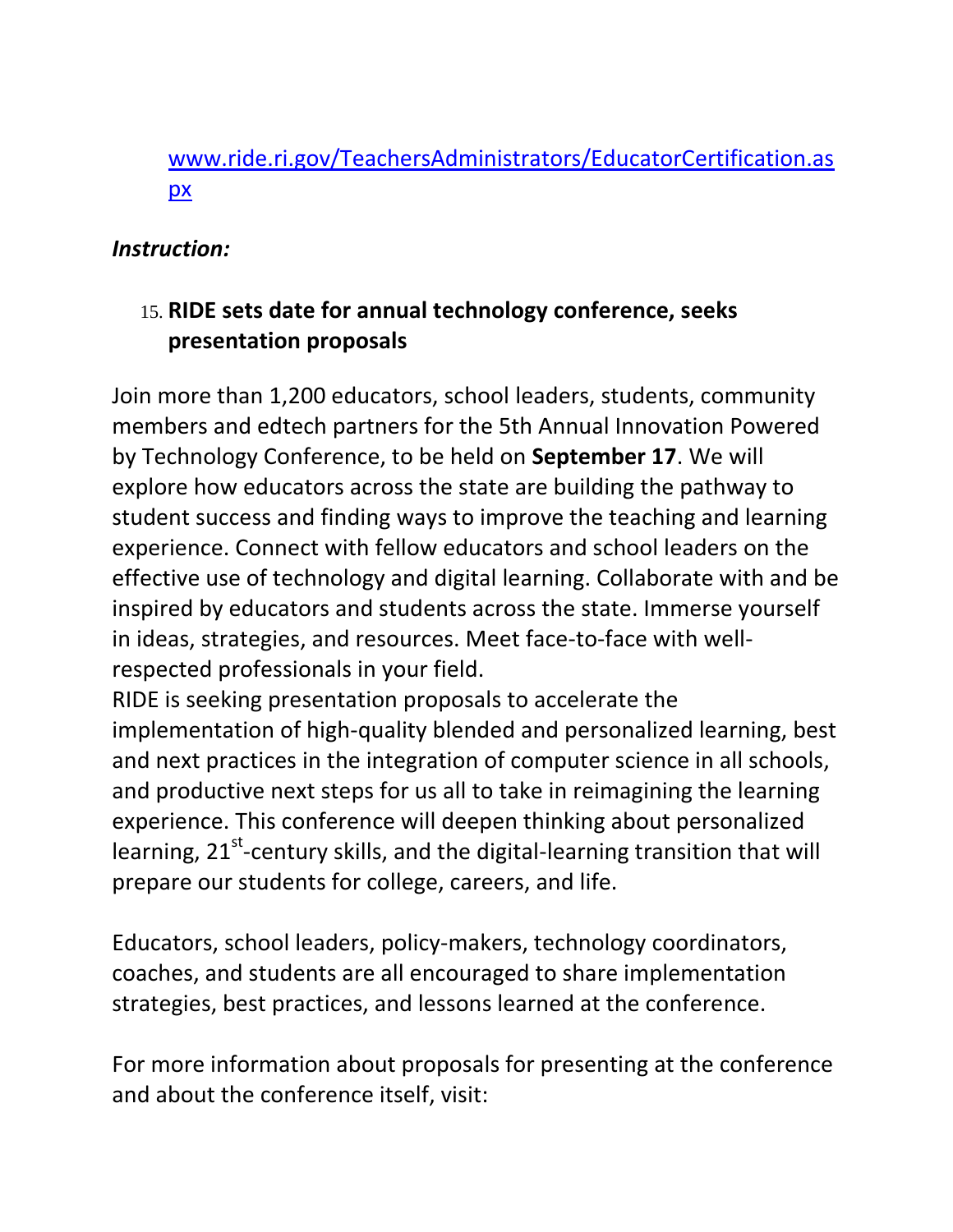[http://ride.ri.gov/conference.](http://ride.ri.gov/conference)

### *Career-Technical Education:*

# <span id="page-15-0"></span>**16. Webinars scheduled on CTE approval process, discretionary funding**

During its April 2016 work session, Council on Elementary and Secondary Education discussed two resolutions submitted by the Career and Technical Education Board of Directors and the Career and Technical Education (CTE) Trust. The resolutions focused on the CTE program review-and-approval process and on the distribution of federal and state discretionary funds.

The Council accepted and advanced the following positions:

- With consideration of the CTE Board and Trust interests, the CTE program review-and-approval processes and final approval decisions continue under RIDE authority; and
- As legislated, the CTE Board and CTE Trust have "advice and consent" participation as it pertains to RIDE policy relating to the distribution of federal and state discretionary funds.

As legislated, the CTE Trust maintains authority over private and philanthropic funds raised in support of career and technical education.

Informational webinars to share the Council positions and to answer questions will be held on:

Tuesday, May 10, at 11:30 a.m.: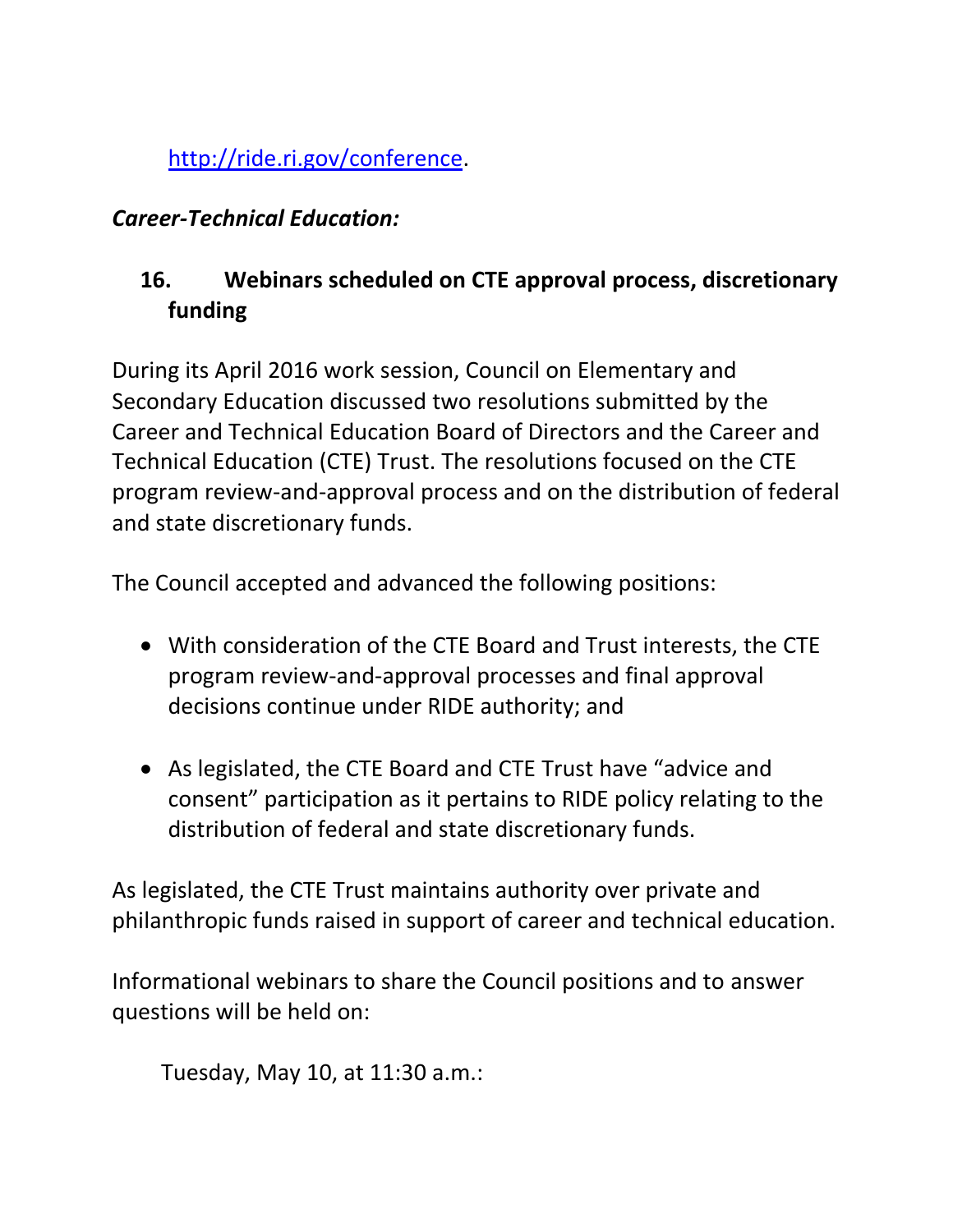[https://attendee.gotowebinar.com/register/75742578015404303](https://attendee.gotowebinar.com/register/7574257801540430337) [37](https://attendee.gotowebinar.com/register/7574257801540430337) Webinar ID: 115-247-619

Friday, May 13, at 11 a.m.: [https://attendee.gotowebinar.com/register/89704528508627079](https://attendee.gotowebinar.com/register/8970452850862707969) [69](https://attendee.gotowebinar.com/register/8970452850862707969) Webinar ID: 133-800-995.

#### *Data Collection:*

## <span id="page-16-0"></span>**17. Data-collection webinar scheduled for Tuesday (May 3)**

For the **Tuesday** (May 3) webinar, we will review the procedures for finalizing evaluations in Educator Performance and Support System (for EPSS districts) and uploading data via a CSV file (for non-EPSS districts). We will provide an overview of changes made since last year and share timelines for closeout. Your SSO coordinator may want to attend this [webinar.](https://attendee.gotowebinar.com/register/1244693710129866241)

We are also working on bringing in a representative from the CTE program to discuss that collection and answer any questions you may have.

# <span id="page-16-1"></span>**18.** *Reminder:* **Roster Verification to begin on May 9**

The first stage of Roster Verification will begin on May 9 and run through May 23. During this stage principals will review the teacher, course, and section data submitted to RIDE. The second stage of review will open May 25 and run through June 3. During this time, teachers will review their rosters and principals will monitor the status of their teachers' progress. Once this second stage is completed, principals will verify and sign off on the rosters, between June 6 and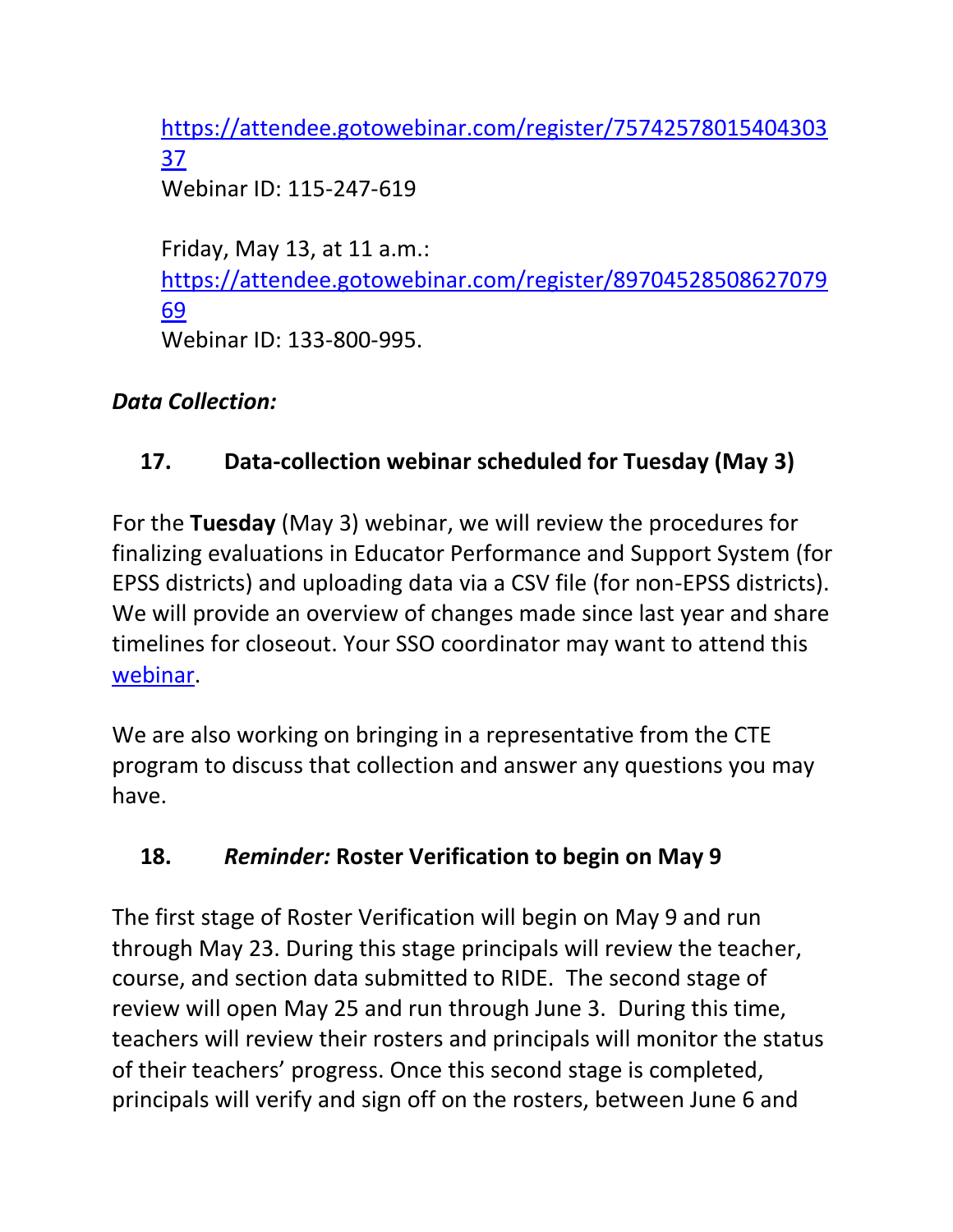June 22. Please note that beginning this year teachers in grades 4-8 will participate in the roster verification process (as opposed to grades 3-7 in the past).

Updated user guides for principals and teachers are available at:

[http://www.ride.ri.gov/TeachersAdministrators/EducatorEvaluati](http://www.ride.ri.gov/TeachersAdministrators/EducatorEvaluation/EducatorPerformanceandSupportSystem(EPSS).aspx) [on/EducatorPerformanceandSupportSystem\(EPSS\).aspx.](http://www.ride.ri.gov/TeachersAdministrators/EducatorEvaluation/EducatorPerformanceandSupportSystem(EPSS).aspx)

In preparation for this year's roster-verification process, please ensure that all principals are familiar with your policy regarding contributing educators. You can find our updated guidance on Establishing Teacher-Course-Student Connections at:

[http://www.ride.ri.gov/Portals/0/Uploads/Documents/TCS%20gui](http://www.ride.ri.gov/Portals/0/Uploads/Documents/TCS%20guidance%202016%20FINAL.pdf) [dance%202016%20FINAL.pdf.](http://www.ride.ri.gov/Portals/0/Uploads/Documents/TCS%20guidance%202016%20FINAL.pdf)

If you have any questions about roster verification, please submit a help desk ticket, at [https://support.ride.ri.gov.](https://support.ride.ri.gov/)

## <span id="page-17-0"></span>19. *Reminder:* **Several data collections are open or due next month**

The following are upcoming data-collection deadlines for next month:

- May 5: [Roster Verification Principal Review \(Stage 1\)](http://www.ride.ri.gov/TeachersAdministrators/EducatorEvaluation/EducatorPerformanceandSupportSystem(EPSS).aspx)  Opens
- May 23: [Roster Verification Principal Review \(Stage 1\)](http://www.ride.ri.gov/TeachersAdministrators/EducatorEvaluation/EducatorPerformanceandSupportSystem(EPSS).aspx)  Closes
- May 16: [Preliminary Coordinated Early Intervening Services -](https://www.eride.ri.gov/eRide40/DataDictionary/ViewDetails.aspx?ID=283) Due
- May 17: [Special Education Census](https://www.eride.ri.gov/eRide40/DataDictionary/ViewDetails.aspx?ID=311)  Due
- May 17: [Special Education Census Reporting -](https://www.eride.ri.gov/eRide40/DataDictionary/ViewDetails.aspx?ID=310) Due
- May 24: [Special Ed Census, Duplicate Resolution -](https://www.eride.ri.gov/eRide40/DataDictionary/ViewDetails.aspx?ID=310) Due
- May 24: [Special Ed Census Reporting, Duplicate Resolution -](https://www.eride.ri.gov/eRide40/DataDictionary/ViewDetails.aspx?ID=311) Due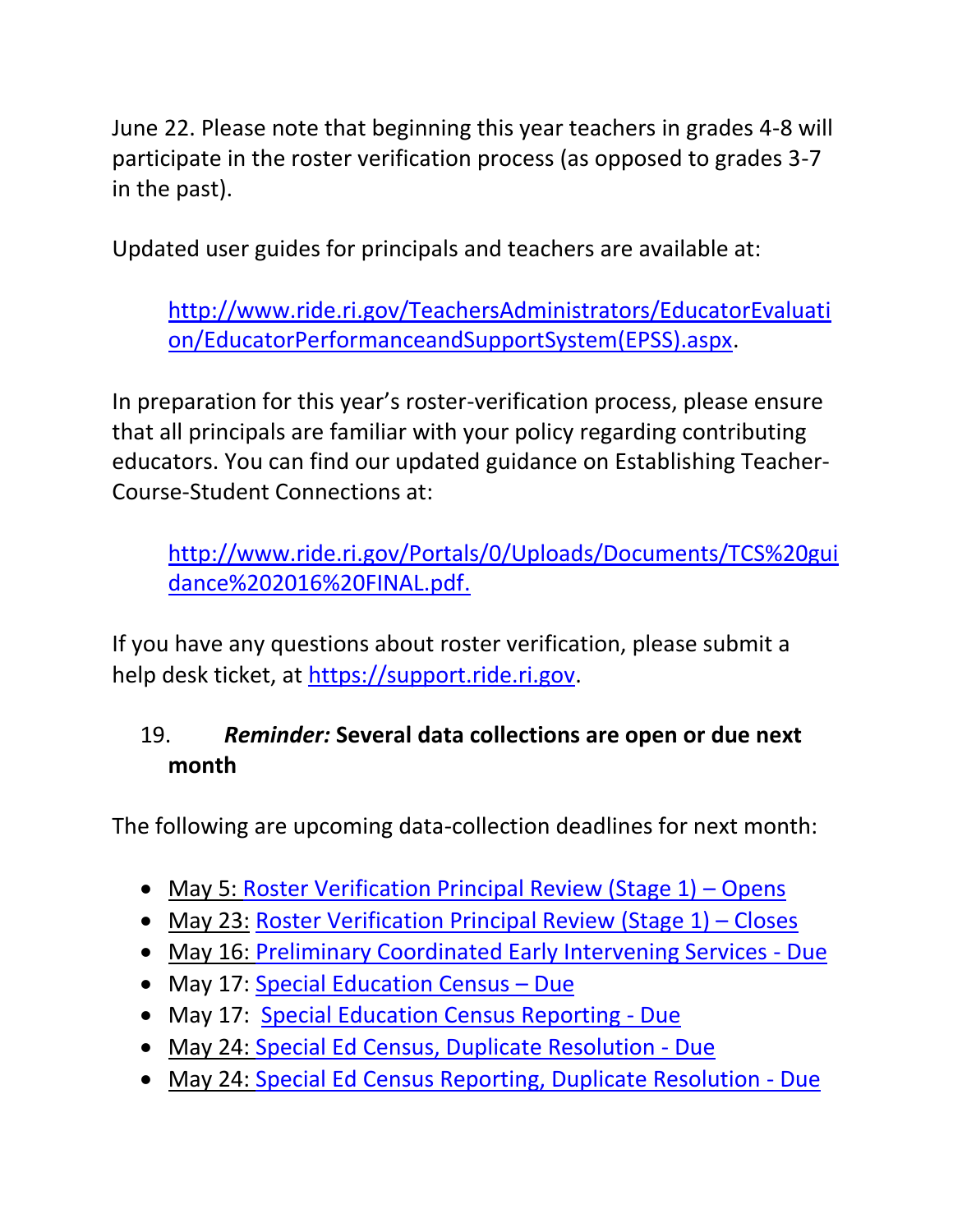• May 25: [Roster Verification Teacher Review \(Stage 2\)](http://www.ride.ri.gov/TeachersAdministrators/EducatorEvaluation/EducatorPerformanceandSupportSystem(EPSS).aspx) - Opens

Information about upcoming data collections can be found on the [data](https://www.eride.ri.gov/eRide40/DataDictionary/Calendar.aspx)  [collection calendar.](https://www.eride.ri.gov/eRide40/DataDictionary/Calendar.aspx) Weekly collection [webinars](https://attendee.gotowebinar.com/register/1244693710129866241) provide details regarding upcoming collections, along with a question-and-answer period.

### *Assessments:*

## <span id="page-18-0"></span>**20. Reduced fees for AP exams available for qualifying students**

Under the U.S. Department of Education (USED) Advanced Placement Test Fee program, RIDE receives federal funding to provide College Board Advanced Placement tests to low-income students at a reduced rate. The purpose of the Advanced Placement Test Fee Reimbursement Program is to alleviate some of the financial burdens that prevent many economically disadvantaged students from taking the College Board Advanced Placement (AP).

The USED has confirmed the program funding levels for this year, and the funds will be available for students who qualify for free or reducedprice lunch, are currently enrolled in Advanced Placement classes, and plan on taking an exam. The College Board provides a \$30 fee reduction per exam for students with financial need. For each AP Exam taken with a fee reduction, the school forgoes its \$9 rebate, resulting in a cost of \$53 per exam for the student. The program will cover \$38 for each AP test taken by a qualifying student. Therefore, qualifying students are asked to contribute \$15 for each AP test they take.

More information can be found on the [AP Exam Waivers](http://www.ride.ri.gov/InstructionAssessment/Assessment/APExamWaivers.aspx) page of the RIDE website and on the College Board [AP Exam Fee Assistance](https://professionals.collegeboard.org/testing/ap/coordinate/details-state)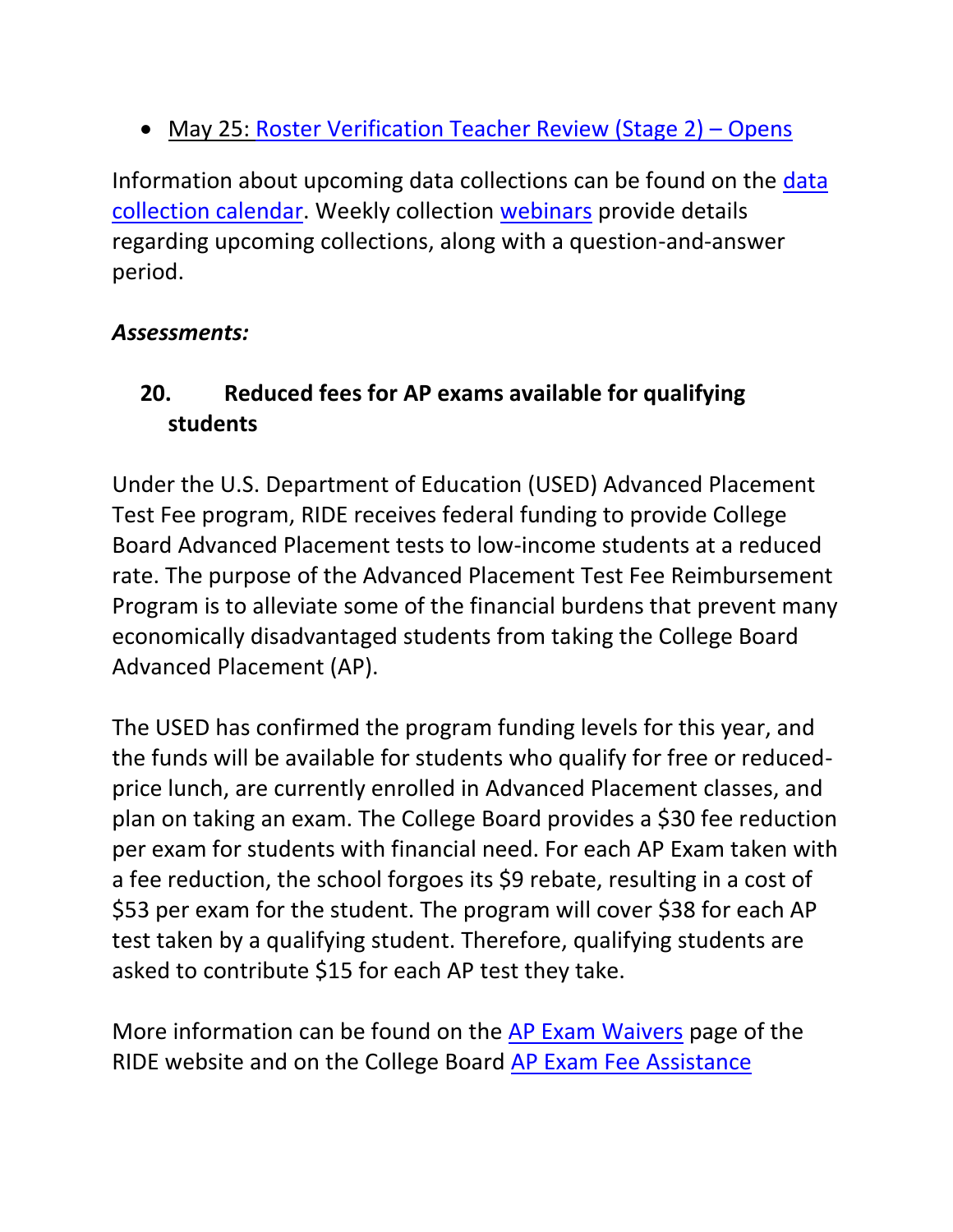webpage. For questions about AP exam fees, please contact Cali Cornell, at [cali.cornell@ride.ri.gov.](mailto:cali.cornell@ride.ri.gov)

# <span id="page-19-0"></span>**21. College Board to present information on new PSAT/SAT in meeting on May 26**

Representatives from the College Board will attend the May 26 District Network Meeting to explain the SAT/PSAT test blueprint, connections to the Common Core State Standards, and administration details. We would like to open this meeting to a broader group so that superintendents, special education directors, EL directors, and highschool principals can attend.

As you know, Governor Raimondo included funding to support the administration of the SAT/PSAT to Rhode Island students beginning next year. Also under consideration is whether we should amend our high-school state testing program to include the SAT. We would like to make an informed and shared decision with LEA and school educators. Please consider joining us for this meeting on May 26, at 9 a.m., in Room 260 in the Shepard Building (255 Westminster St./80 Washington St., Providence).

# <span id="page-19-1"></span>22. *Reminder:* **Deadlines for requesting student exemption from PARCC, NECAP Science testing are at close of testing windows**

All requests for state-approved special consideration or exemption from PARCC and NECAP Science testing must be submitted online no later than the last day of the respective test window. All requests must be submitted via eRIDE using the following link:

[http://www.eride.ri.gov/SASC/.](http://www.eride.ri.gov/SASC/)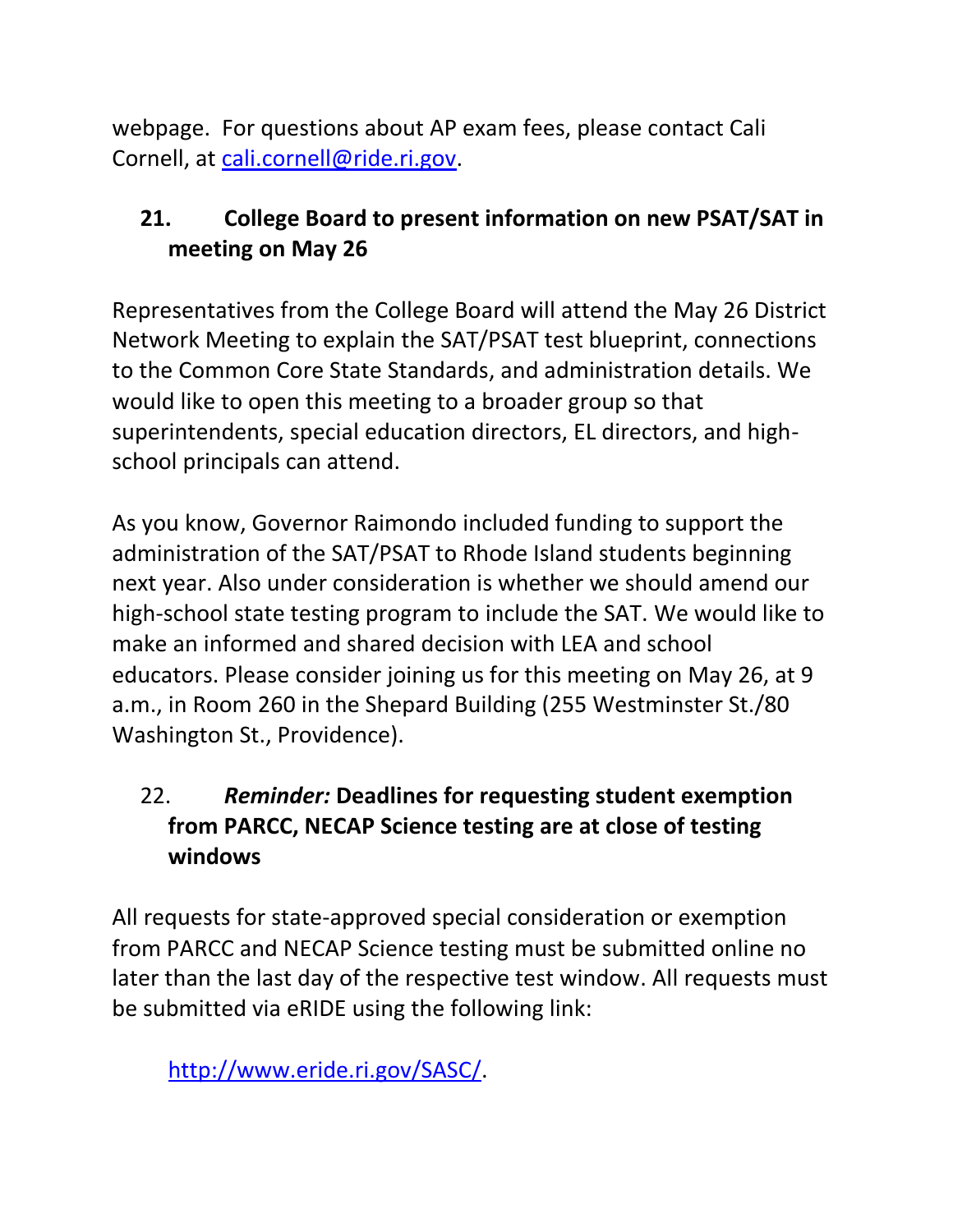We strongly encourage all requests for exemption to be submitted as soon as possible rather than at the end of the testing window. Early submission of these requests will allow you sufficient time to test the student if the request for exemption is denied. (Please note that parental refusals or requests for student non-participation in state assessments are *not* approved reasons for state-approved special consideration or exemption.)

As a reminder, *no* exemption request will be processed until a *signed copy* of the "Form 1: District Assurances Form" has been faxed to RIDE (222-3605) or scanned and emailed to [PARCC@ride.ri.gov.](mailto:PARCC@ride.ri.gov)

In addition, the "[State-Approved Special Considerations for Statewide](http://www.ride.ri.gov/InstructionAssessment/Assessment/AssessmentExemptions.aspx)  [Assessments: Guidelines & Forms](http://www.ride.ri.gov/InstructionAssessment/Assessment/AssessmentExemptions.aspx)" document has been updated for the current school year to outline the policies and procedures for requesting student exemptions. You can also use this document to access the necessary forms for applying for exemption. This document is available on the RIDE website, at:

[http://www.ride.ri.gov/InstructionAssessment/Assessment/Asses](http://www.ride.ri.gov/InstructionAssessment/Assessment/AssessmentExemptions.aspx) [smentExemptions.aspx.](http://www.ride.ri.gov/InstructionAssessment/Assessment/AssessmentExemptions.aspx)

It is very important that you review the guidance document before attempting to submit requests. If you have any questions about exemptions, please contact Dr. Kevon Tucker-Seeley, at 222-8494 or [Kevon.Tucker-Seeley@ride.ri.gov.](mailto:Kevon.Tucker-Seeley@ride.ri.gov)

## **From the U.S. Department of Education (USED)**

## <span id="page-20-0"></span>**23. USED releases "Nation's Report Card" for grade 12**

"The Nation's Re[port Card: 2015 Reading and Mathematics for Grade](http://www.nationsreportcard.gov/reading_math_g12_2015/)  [12](http://www.nationsreportcard.gov/reading_math_g12_2015/)" indicates scores were steady in reading but lower in math since 2013, while just 37 percent of students are academically ready for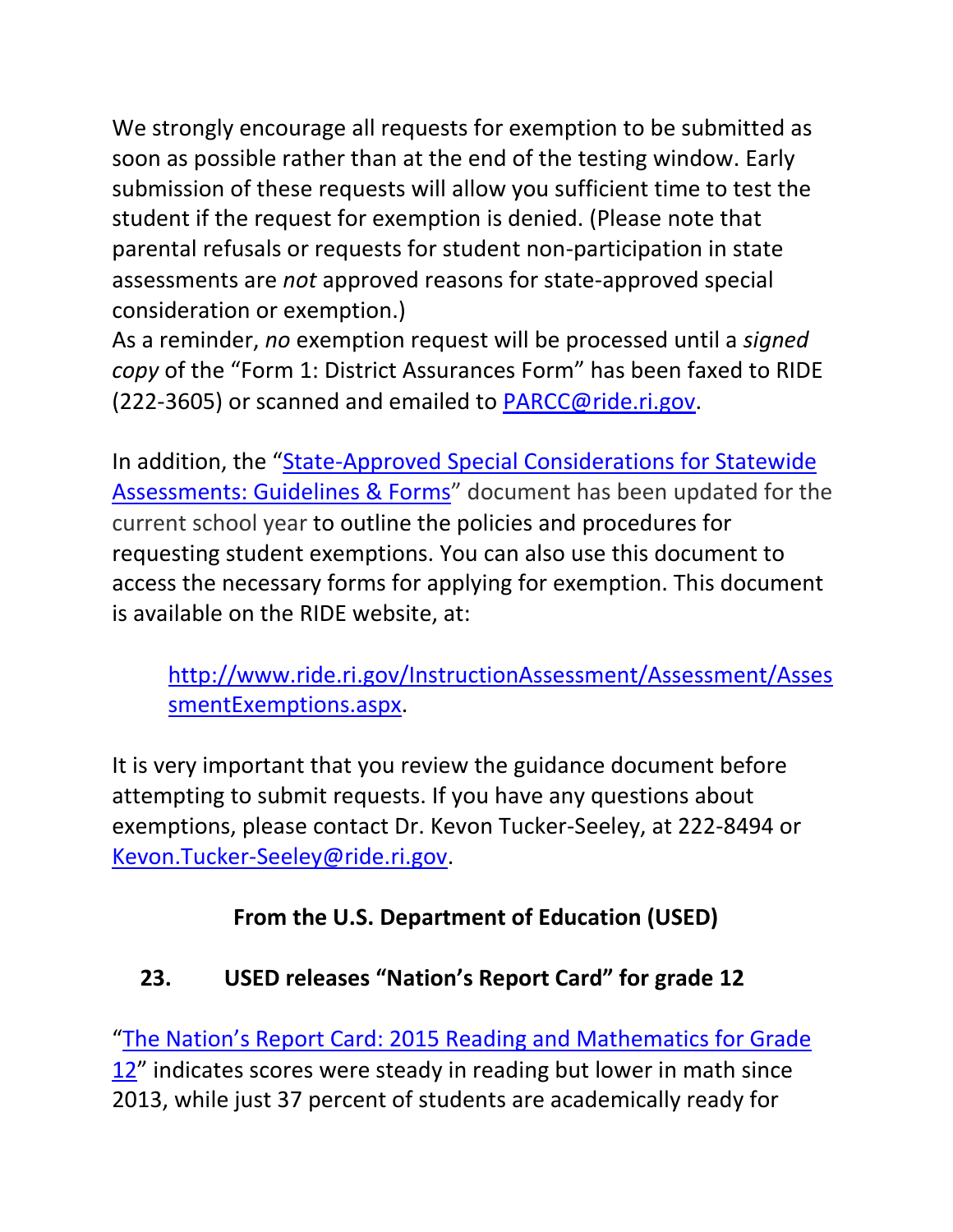college. (Note: Secretary King's statement on the results is available [here.](http://www.ed.gov/news/press-releases/statement-us-secretary-education-john-b-king-jr-national-assessment-educational-progress))

## **24. USED seeks feedback regarding ESSA by May 25**

Separate from our previous request for comments on potential areas for regulation under Title I of the Every Student Succeeds Act (ESSA), the U.S. Department of Education (USED) is seeking your input on areas of the law on which we could provide non-regulatory guidance to assist states, districts, and other grantees in understanding and implementing the new law.

As you may know, non-regulatory guidance is not binding and does not impose any new requirements beyond those in the law and regulations; rather, it is intended to help the public understand the law, how USED is interpreting the law, and to provide clarification and examples of best practices. We invite you to share your thoughts, comments, and suggestions on areas or specific new requirements of the ESSA that you think would benefit from such guidance. For example, USED seeks input on: ways to expand early learning; strategies to recruit, develop, and retain teachers and leaders (Title II); clarification of fiscal requirements; student support services (Title IV); and other areas where state and local agencies could benefit from additional guidance. In addition, USED plans on developing guidance regarding students in foster care, homeless children and youth, and English Learners (Title III).

Please provide your input by sending an email message to [ESSA.guidance@ed.gov,](mailto:ESSA.guidance@ed.gov) noting the topic area(s) in the subject line. Also, please include within the body of your email message your name and, if applicable, the organization on behalf of which you are submitting comments. In order for your feedback to have the most impact, we encourage you to submit your comments by **May 25**.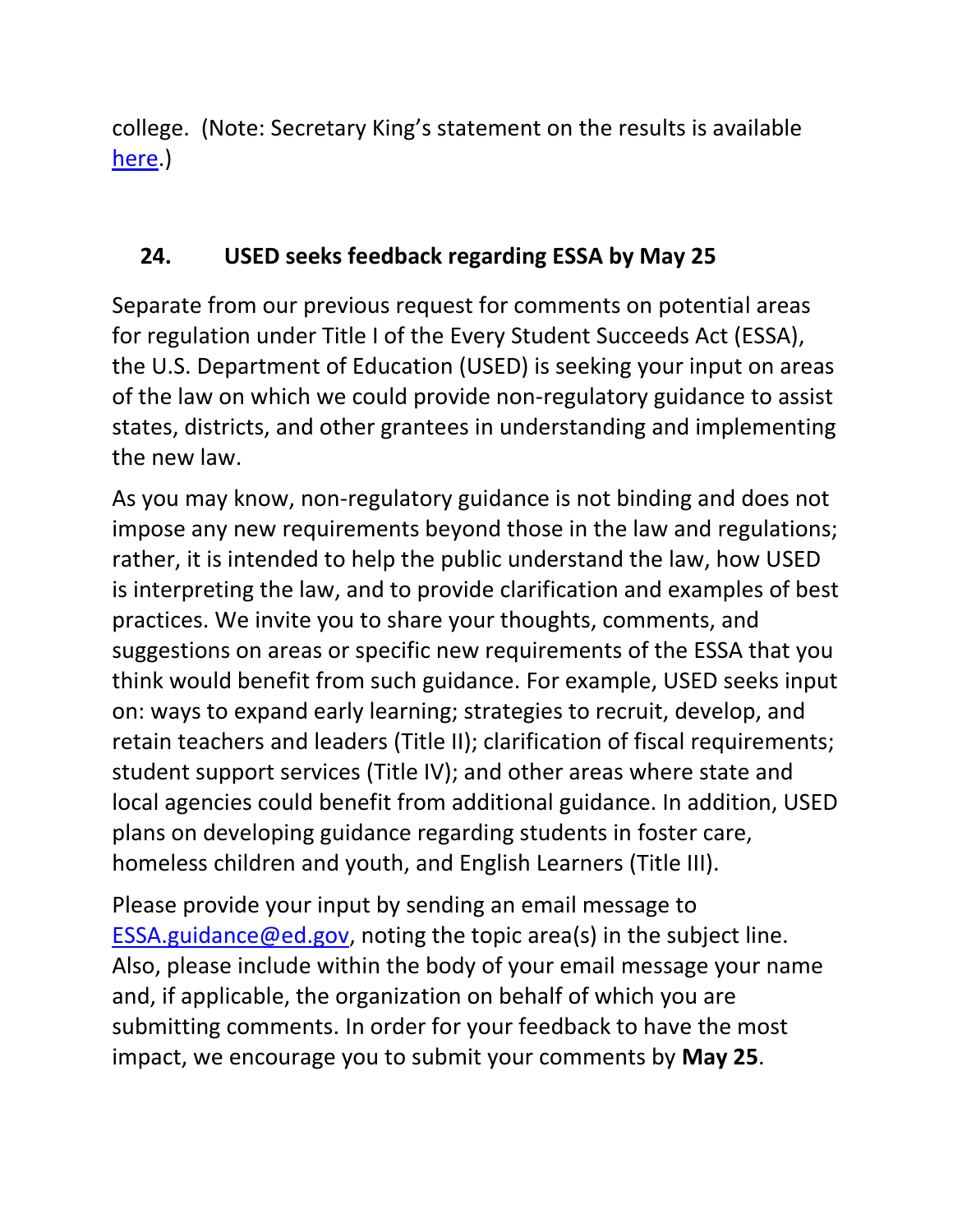# <span id="page-22-0"></span>**25. USED launches i3 Development competition; applications due May 24**

This week, the U.S. Department of Education launched the seventh and final Investing in Innovation (i3) Development competition. Educators working with school districts, nonprofits, and partner organizations can apply for grant awards up to \$3 million by **May 24**. Later this year, the USED will announce the i3 Validation and Scale-up competitions for applicants with more rigorous evidence supporting their proposed projects. In 2017, the new Education Innovation and Research program, established by the Every Student Succeeds Act (ESSA), will replace i3 as the USED signature program for driving innovation and scaling evidence-based practices.

This year, the i3 Development competition is encouraging innovations that maximize students' learning and engagement by transforming the school environment. For the first time, the USED is encouraging applicants to improve school climates and develop alternative strategies to exclusionary discipline. This allows schools, districts, and their partners to build on the extensive work underway through the Administration's [#ReThinkDiscipline](http://www2.ed.gov/policy/gen/guid/school-discipline/index.html) initiative. This year's competition also includes a focus on fostering schools' racial and socioeconomic diversity and closing gaps in opportunity for underserved students. Consistent with past years, this competition also promotes innovative strategies to support students and educators as they implement rigorous standards and aligned assessments, enhance students' noncognitive skills, and serve students in rural areas.

To learn more about the 2016 i3 Development competition or promising i3 projects underway, go to:

[http://innovation.ed.gov/what-we-do/innovation/investing-in](http://innovation.ed.gov/what-we-do/innovation/investing-in-innovation-i3/)[innovation-i3/.](http://innovation.ed.gov/what-we-do/innovation/investing-in-innovation-i3/)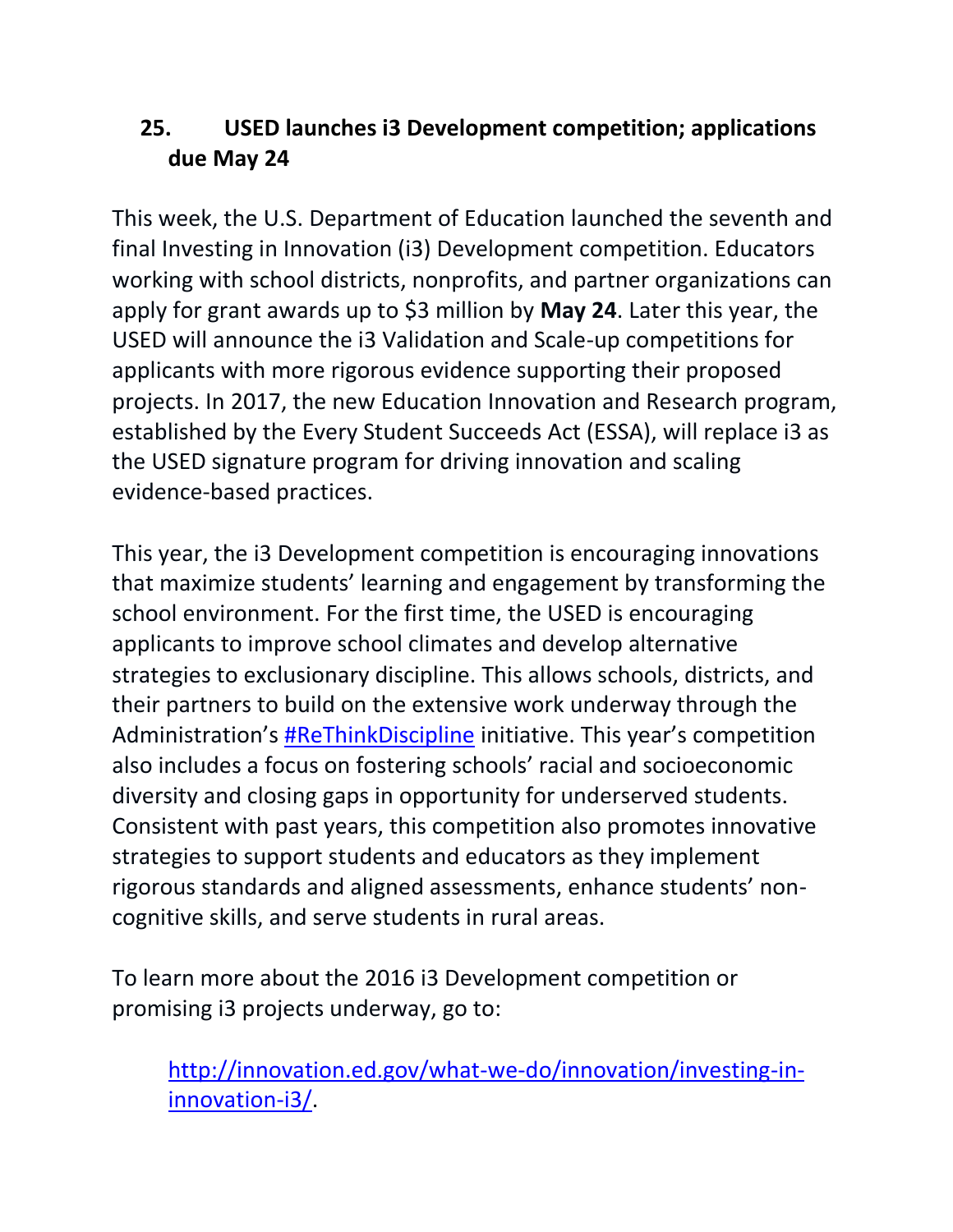## <span id="page-23-0"></span>**26. White House, USED release resources for teachers on STEM**

Last week the White House, in close partnership with USED and Health and Human Services and [Invest in US,](https://investinus.org/) hosted the first-ever symposium to highlight the importance of promoting science, technology, engineering, and math (STEM) learning among the nation's youngest children and celebrate more than 200 public and private sector [commitments](https://www.whitehouse.gov/the-press-office/2016/04/21/fact-sheet-advancing-active-stem-education-our-youngest-learners) to promoting early STEM learning across the country. The agencies also released a set of early STEM resources for families and educators called ["Let's Talk, Read, and Sing about](http://www2.ed.gov/about/inits/ed/earlylearning/talk-read-sing/index.html)  [STEM](http://www2.ed.gov/about/inits/ed/earlylearning/talk-read-sing/index.html)!" These tip sheets – in English and Spanish – provide resources and recommendations for families, caregivers, and infant, toddler, and preschool educators on easy ways to incorporate STEM concepts and vocabulary into everyday routines, as well as suggestions for activities to engage young children in STEM learning [\(video](https://www.youtube.com/watch?v=iUvEks2tutw) and [joint blog](https://content.govdelivery.com/accounts/USED/bulletins/14490f0)  [post\)](https://content.govdelivery.com/accounts/USED/bulletins/14490f0). (Note: The agencies have also invited comment on some key questions to inform the development of a [joint policy statement](http://sites.ed.gov/oese/2016/04/open-discussion-on-the-role-of-education-technologies-in-early-childhood-stem-education/) on the role of technology in early learning later this year.)

## <span id="page-23-1"></span>**27. Grant opportunities announced for municipalities, schools**

USED has announced two new grant opportunities:

States, municipalities, and tribes are [invited to apply](https://www.federalregister.gov/articles/2016/04/26/2016-09748/applications-for-new-awards-performance-partnership-pilots) to become a [Performance Partnership Pilot](http://youth.gov/youth-topics/reconnecting-youth/performance-partnership-pilots) (P3). This initiative enables up to 10 pilots a year to test innovative, outcome-focused strategies to achieve significant improvements in educational, employment, and other outcomes for disconnected youth by blending together existing federal funding and seeking waivers of associated program requirements.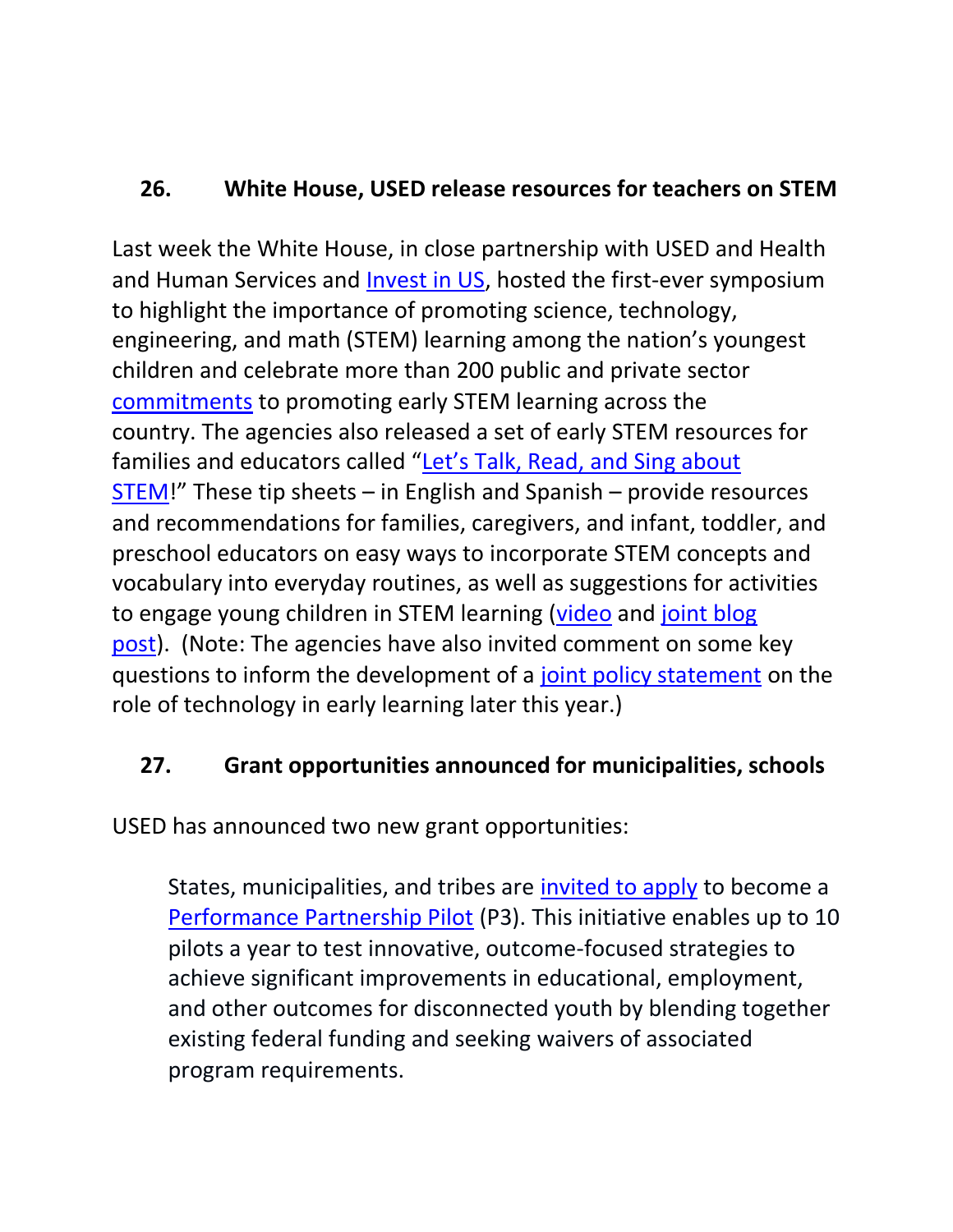The [Magnet Schools Assistance Program](http://innovation.ed.gov/what-we-do/parental-options/magnet-school-assistance-program-msap/) announced its [competition to support theme-based schools](https://www.gpo.gov/fdsys/pkg/FR-2016-04-22/pdf/2016-09437.pdf) that welcome a racially and socioeconomically diverse group of students and help ensure every student has an opportunity to excel academically. The competition will award \$91 million to 8 to 10 grantees. Applications are due by **June 1**.

### **From other organizations**

## <span id="page-24-0"></span>**28. URI, LaunchCode offer free computer-science class**

LaunchCode and University of Rhode Island are partnering to bring CS50x to Rhode Island. Thanks to the support of Real Jobs Rhode Island, we are proud to offer CS50x Rhode Island free to all participants.

Applications are now open! Students are accepted on a rolling basis. We have a limited number of seats, so apply now.

CS50x Rhode Island is a live version of Harvard's Introduction to Computer Science class that leverages the local expertise of URI to provide a unique and supportive classroom experience. This class provides students with a foundation in computer programming that puts them on a path to launch a career in technology. Thanks to the support of Real Jobs Rhode Island, this class is free for all participants. This is CS50x Rhode Island!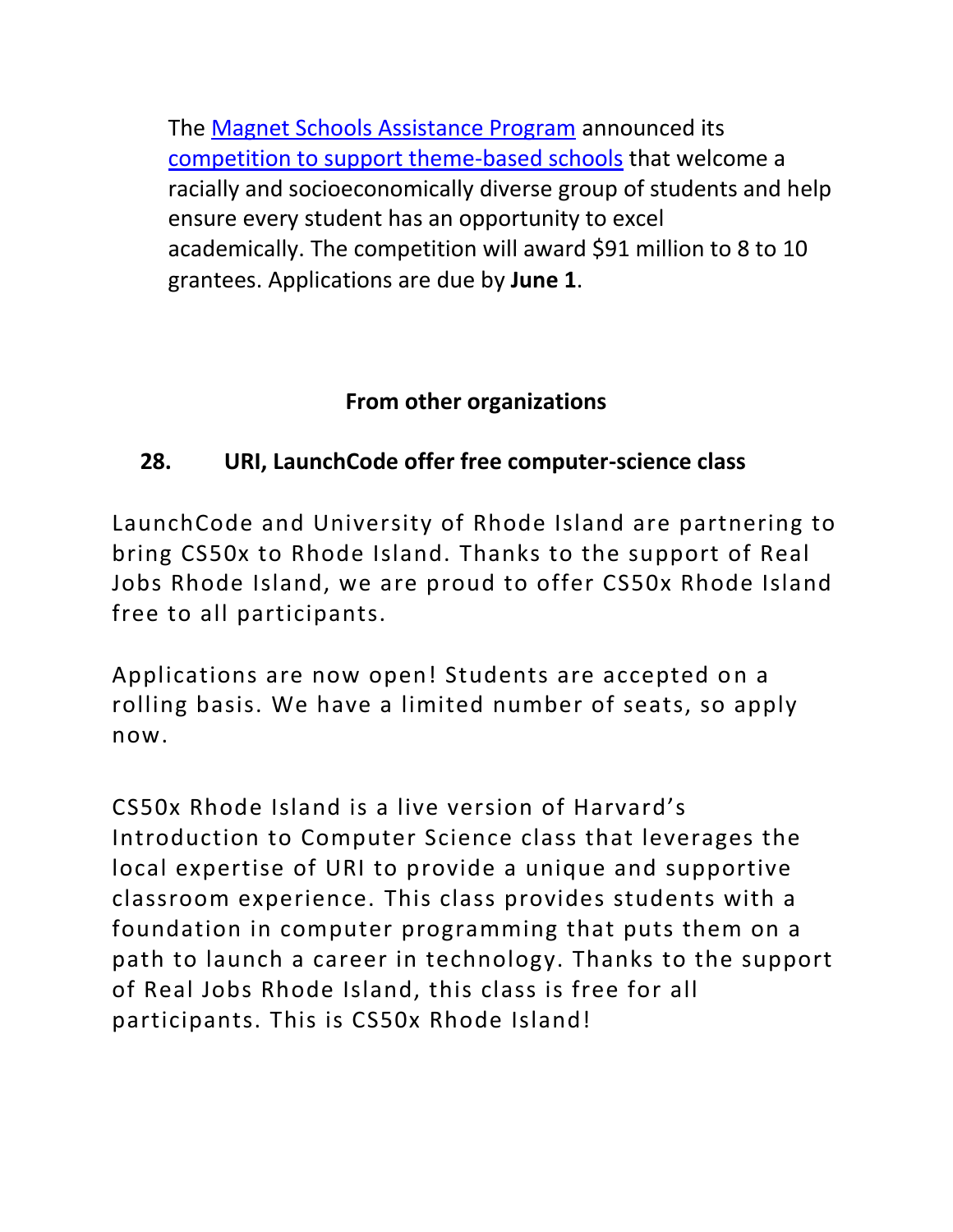- When: **May 9** thru September 1. Mondays and Thursdays, from 5:30 - 8:30 p.m.
- Where: University of Rhode Island, Providence Campus (80 Washington Street)

If you are unsure if you are good fit for the class or If you have questions, please check out the [FAQs.](https://www.launchcode.org/cs50x?utm_source=Partner&utm_medium=Email&utm_campaign=Partner:%20Opportunity@Work#cs50-faqs) For any other questions, please email us, at [cs50xri@launchcode.org.](mailto:cs50xri@launchcode.org)

For more information, see:

[https://t.co/k6MSIIuXlJ.](https://t.co/k6MSIIuXlJ)

# <span id="page-25-0"></span>**29. Highlander Institute seeks educators for 3rd cohort of Fuse RI Fellows; applications due May 6**

The Highlander Institute is seeking rock-star educators to join the third cohort of Highlander Institute's Fuse Fellowship. Would you be willing to join us in this movement and help us spread the word by forwarding this to the educators you support?

[You can find the fellowship application here.](http://fuseri.highlanderinstitute.org/fuse-fellow-application) The application is due on **May 6**.

Developed by the [Highlander Institute,](http://www.highlanderinstitute.org/) Fuse RI strives to share, implement, evaluate, and scale blended learning by working with educators and districts across the state. Highlander Institute assembles and supports a "dream team" of Fuse RI Fellows – educators and administrators from schools around Rhode Island. Fuse Fellows partner with another district (separate from the one they work in) and collaborate with that district to assess readiness, analyze data, and help